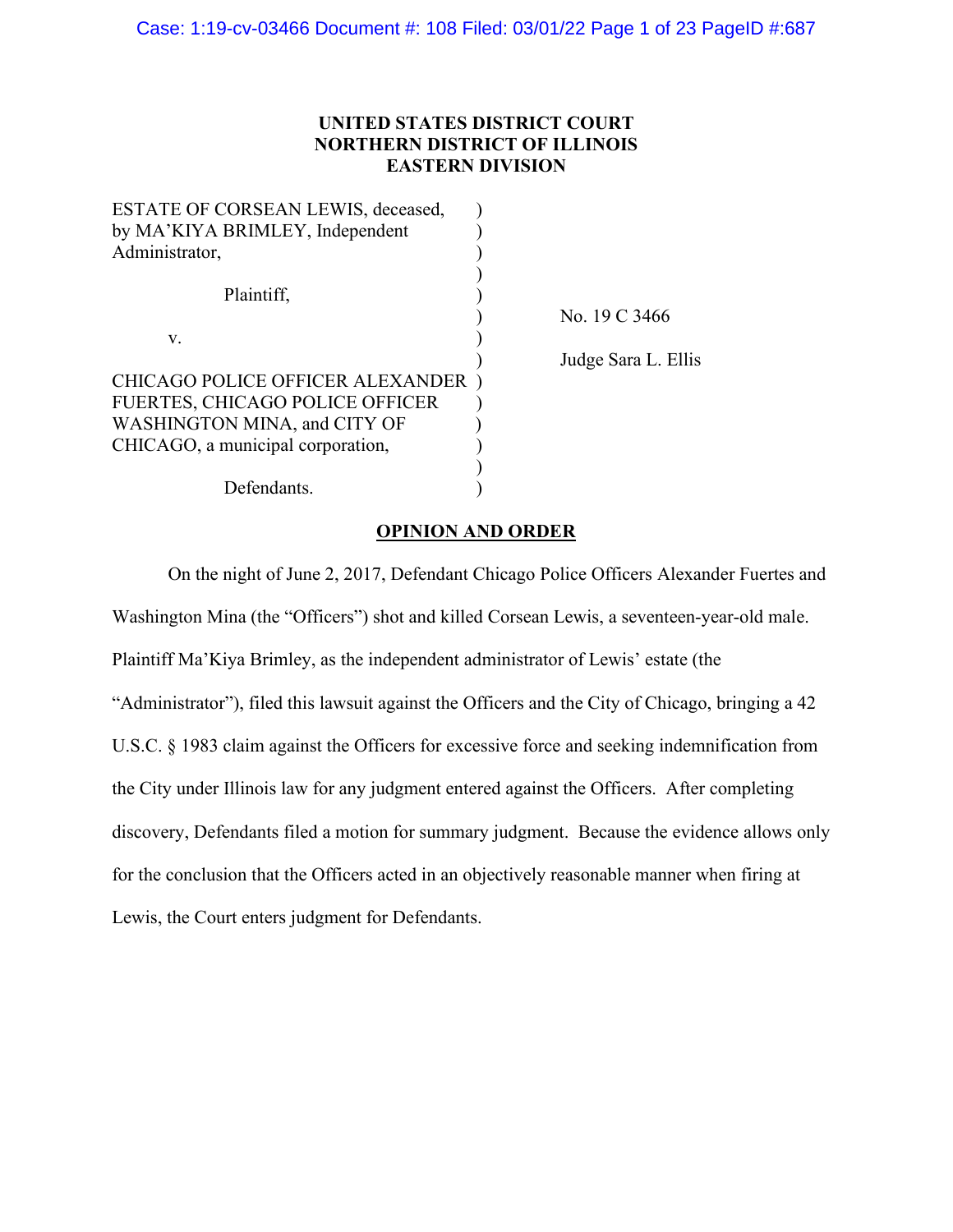# **BACKGROUND**[1](#page-1-0)

# **I. The Shooting**

On June 2, 2017, the Officers were on duty in the Washington Park neighborhood of Chicago, Illinois, wearing police uniforms, and traveling in an unmarked police car bearing "M plates." Doc. 83 ¶ 11. At approximately 11:00 p.m., the Officers heard police dispatchers broadcast that a group of individuals wearing black and armed with guns were seen "heading southbound from 55th and Indiana." *Id.* ¶ 15. Shortly thereafter, the Officers drove to the intersection of East 55th Place and South Indiana Avenue and drove around the streets adjacent to the intersection. As Officer Fuertes drove westbound on East 58th Street, he testified that he saw multiple individuals toward the end of an alley between South State Street and South Wabash Avenue wearing dark clothing and standing underneath a streetlight. Officer Fuertes turned left into the alley and once he did, Officer Mina testified that he also saw the individuals.

Officer Fuertes drove towards the individuals and when the Officers were approximately seventy-five feet from them, or about two to four houses away, Officer Mina testified that he saw one individual, later identified as Lewis, holding a gun near his right leg, the side facing the Officers. Officer Fuertes testified that he then noticed Lewis facing the Officers and holding a gun in his right hand; in response, Officer Fuertes immediately parked the car. Almost

<span id="page-1-0"></span> $<sup>1</sup>$  The Court derives the facts in this section from the Joint Statement of Undisputed Material Facts, the</sup> Administrator's Additional Facts, Defendants' reply, and the exhibits attached to each. The Court has included in this background section only those portions of these facts that are appropriately presented, supported, and relevant to resolution of the pending motion for summary judgment. The Court takes all facts in the light most favorable to the Administrator, the non-movant. The parties filed some exhibits under seal, also providing redacted versions. When the Court refers to a sealed document, it attempts to do so without revealing any information that could reasonably be deemed confidential. Nonetheless, if the Court discusses confidential information, it has done so because it is necessary to explain the path of its reasoning. *See City of Greenville v. Syngenta Crop Prot., LLC*, 764 F.3d 695, 697 (7th Cir. 2014) ("[D]ocuments that affect the disposition of federal litigation are presumptively open to public view . . . unless a statute, rule, or privilege justifies confidentiality." (citation omitted)); *Union Oil Co. of Cal. v. Leavell*, 220 F.3d 562, 568 (7th Cir. 2000) (explaining that a judge's "opinions and orders belong in the public domain").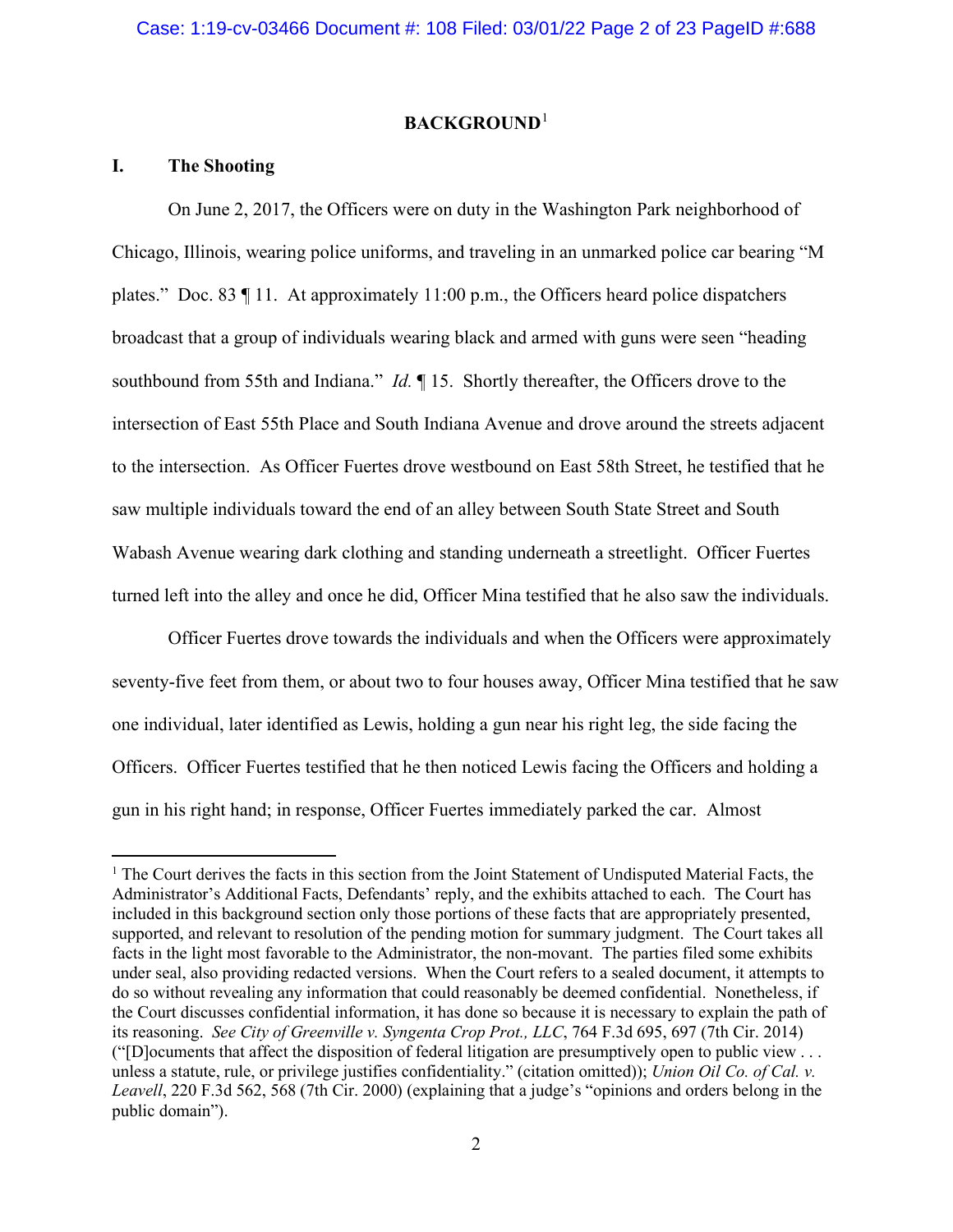# Case: 1:19-cv-03466 Document #: 108 Filed: 03/01/22 Page 3 of 23 PageID #:689

simultaneously, Officer Mina testified that Lewis looked towards the Officers and began walking toward their car in a crouched stance, with his knees slightly bent, somewhat hunched over, and with the gun still at his side, pointed at the ground. Officer Fuertes also testified that Lewis began slowly walking towards the Officers while looking directly at them and holding a gun by his side.

In response, the Officers testified that they pulled their guns from their holsters as they stepped out of the car, stood behind their respective car doors, pointed their guns at Lewis, and yelled, "police, drop the gun" multiple times. *Id.* ¶ 36. The Officers testified that in response, Lewis raised the gun towards them. Then, Officer Fuertes saw the muzzle of Lewis' gun flash and heard a gunshot, and Officer Mina heard gunshots coming from Lewis' direction. As a result, the Officers testified that they believed Lewis had shot at them. The Officers testified that they immediately returned fire at Lewis and as they continually shot at him, Lewis repeatedly fired at the Officers while moving toward the eastside of the alley. The Officers asserted that they stopped shooting once Lewis was out of sight and had also stopped shooting. In total, Officer Fuertes fired fifteen bullets and Officer Mina fired seven bullets. The shooting lasted only a few seconds, during which the Officers testified that they feared for their lives.

Officer Mina then reported "shots fired" on the police radio and the Officers slowly approached the area where they lost sight of Lewis with their guns drawn. Doc. 83-3 at 33. The Officers found Lewis on the ground near a car parked in a vacant lot meant for a garage on the eastside of the alley, later identified as the rear of 5834 S. Wabash Avenue. Officer Mina explained that when the Officers were near their car, a garage had obscured Lewis from the Officers' sight. Officer Mina testified that he saw Lewis crawling towards the car, and Officer Fuertes testified that he saw Lewis underneath the car, lying on top of one of his hands. The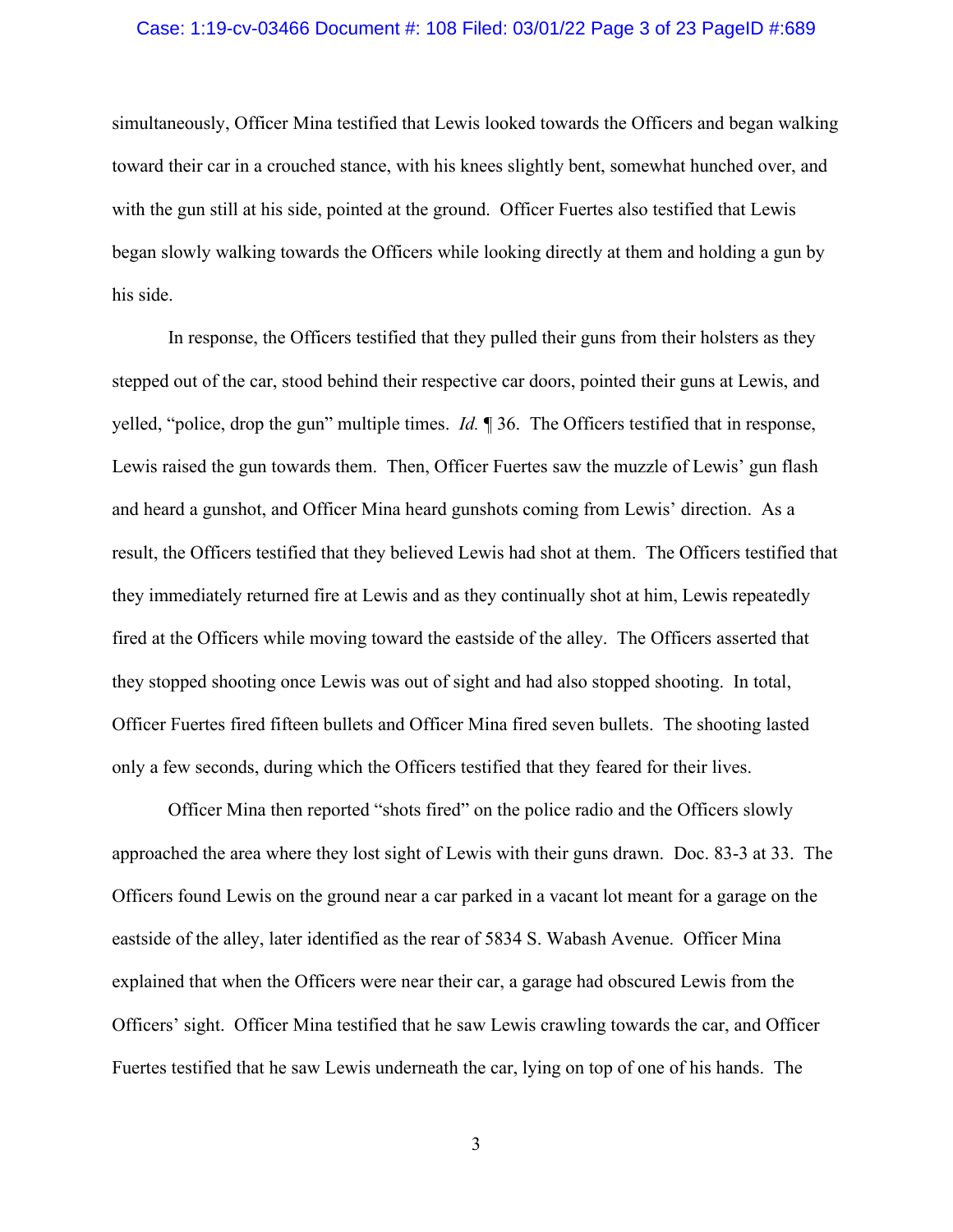# Case: 1:19-cv-03466 Document #: 108 Filed: 03/01/22 Page 4 of 23 PageID #:690

Officers testified that they could not tell at that point whether Lewis still had the gun, so they repeatedly instructed him to "show me [your] hands" or "let me see your hands" and remained focused on him. Doc. 83-3 at 33; Doc. 83-2 at 27. Once additional police officers arrived and secured Lewis, the Officers testified that they noticed a semiautomatic gun near the car, a short distance from Lewis. Officer Mina testified that he believed it was the same gun he had seen Lewis holding. Officer Fuertes testified that he immediately instructed the other police officers on the scene to guard the gun and Officer Mina testified that he instructed the officers not to touch the gun. An ambulance transported Lewis to John H. Stroger, Jr. Hospital where a doctor pronounced him dead at 11:54 p.m. on June 2, 2017.

At the time of the shooting, Claudette McIntosh and Alex Spates were in McIntosh's backyard located at 5830 S. Wabash Avenue. Shortly after the shooting, McIntosh told an investigator from the Independent Police Review Authority ("IPRA") that she saw the Officers' car drive into the alley from the north and then heard it stop abruptly behind the house next door. McIntosh could not see the Officers but heard them get out of the car. She said she could not understand what the Officers said when they first got out but said it "sounded like a confrontation" and that they spoke very fast. Doc. 98 at 28. Next, McIntosh heard the Officers repeatedly say "put the gun down" and then heard gunshots fired closely together, in one volley and in rapid succession. *Id.* McIntosh did not see to whom the Officers spoke or who fired the gunshots but said the only gunshots she heard came from the direction of the Officers' car. Seconds later, McIntosh saw the Officers, dressed in uniform, slowly walking south down the alley, past her home, with their guns drawn and repeatedly saying, "let me see your hands." *Id.*  at 9. McIntosh lost sight of the Officers when they walked past the garage just to the south of her home, but she could still hear the Officers saying, "let me see your hands" and a third male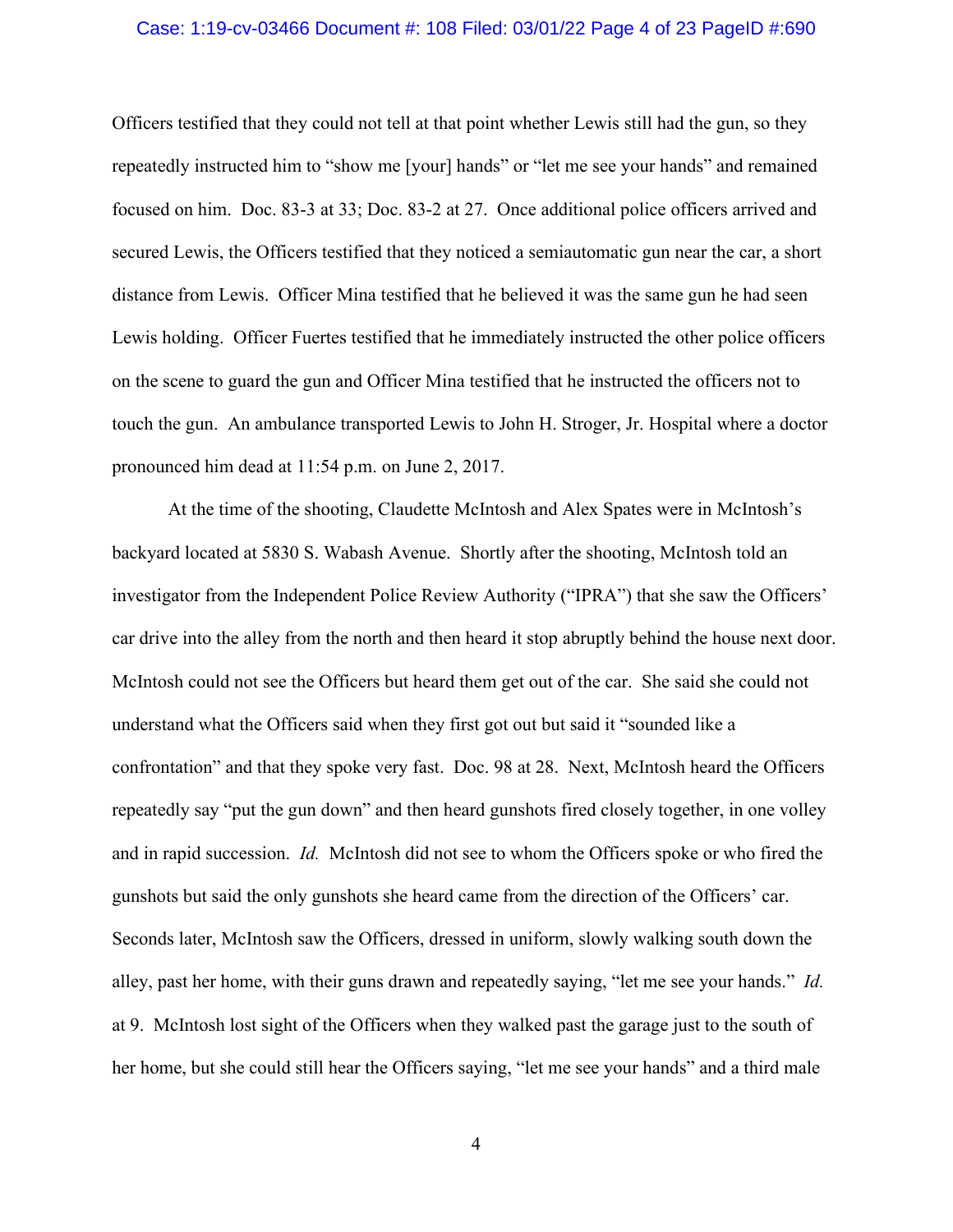# Case: 1:19-cv-03466 Document #: 108 Filed: 03/01/22 Page 5 of 23 PageID #:691

voice repeatedly swearing. *Id.* at 30–31. McIntosh did not hear the Officers announce their office and did not realize the men were police officers until she saw them walk past her wearing uniforms.

Spates told IPRA investigators that he also heard a car enter the alley from the north and abruptly stop just to the north of McIntosh's backyard, but he could not see the car. Spates then heard two voices repeatedly saying something to the effect of "put your hands up." Doc. 99 at 9. About five seconds later, Spates heard gunshots firing in rapid succession and said it sounded like two guns firing simultaneously from the Officers' direction. Spates did not hear any other gunfire but after the shooting, he heard a third male voice swearing. Spates also told investigators that the Officers said something to the effect of "put the gun down," but he could not recall the exact words the Officers used. *Id.* at 15. Seconds later, Spates saw the Officers walking south, holding their guns at chest level and saying, "let me see your hands." *Id.* at 7. Spates also did not realize the men were police officers until he saw them walking past the backyard wearing police vests. Spates never saw to whom the Officers spoke or to whom the third male voice belonged.

# **II. The Investigation**

Chicago Police Officers Guadalupe Oviedo and Bojan Simic guarded the crime scene at 5834 S. Wabash, including the gun, from approximately 11:10 p.m. on June 2, 2017 until Forensic Investigator Paul Presnell arrived to process the scene at approximately 12:30 a.m. on June 3, 2017. Presnell recovered a Taurus, PT945, .45 semi-automatic handgun from the ground of the alley near 5834 S. Wabash Avenue and inventoried the gun. Presnell photographed the gun and attested that the below photograph fairly and accurately represents the location of the gun when he recovered it.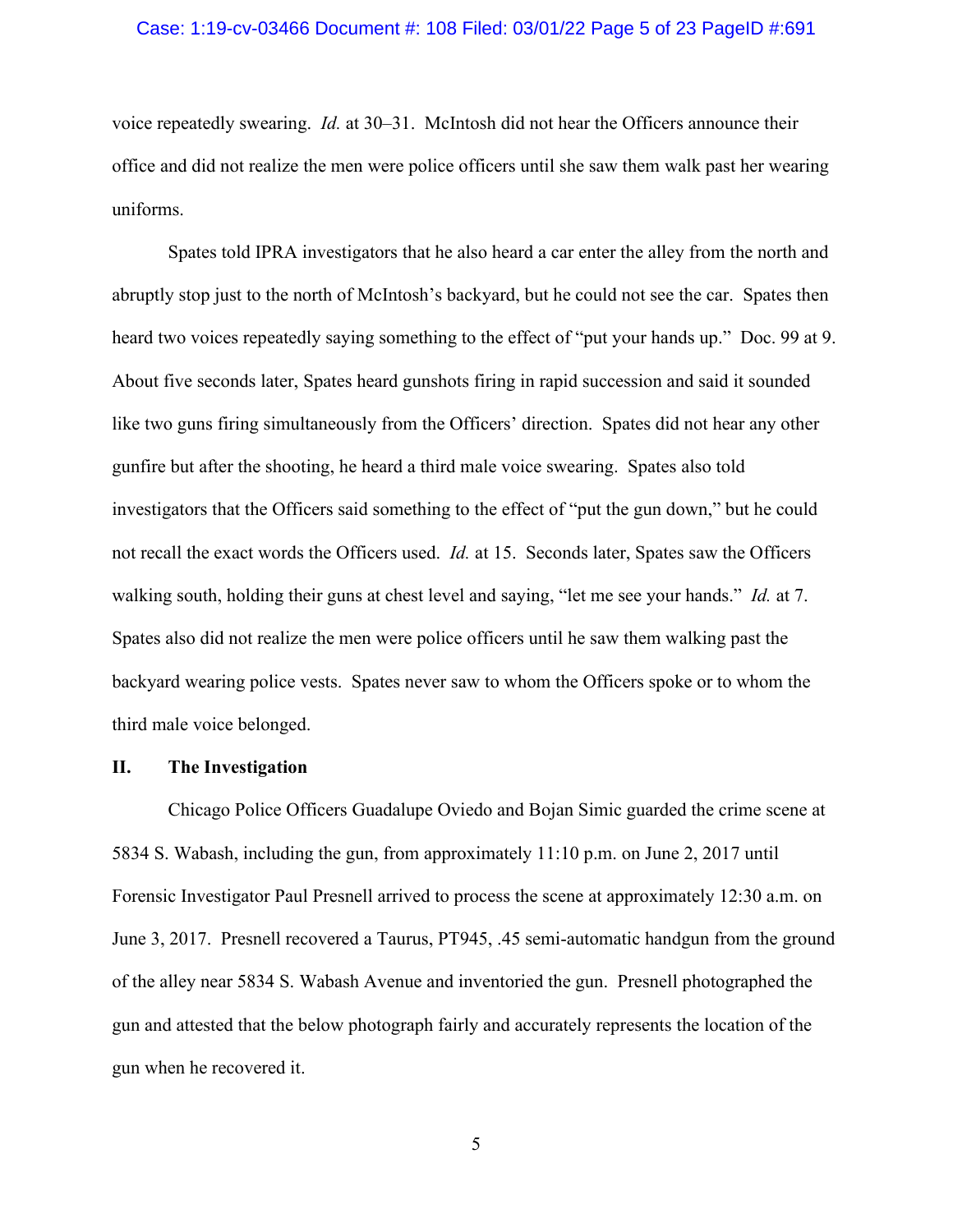

Doc. 83-9 at 6. Presnell also recovered three cartridge cases from the alley near 5834 S. Wabash Avenue, which he inventoried and photographed. Presnell attested that the below photograph fairly and accurately represents the location of the cartridges when he recovered them.



*Id.* at 8. Further, Presnell discovered a bullet hole in the front passenger side bumper of the Officers' car. As Presnell photographed the hole, a bullet fell from it and to the ground; Presnell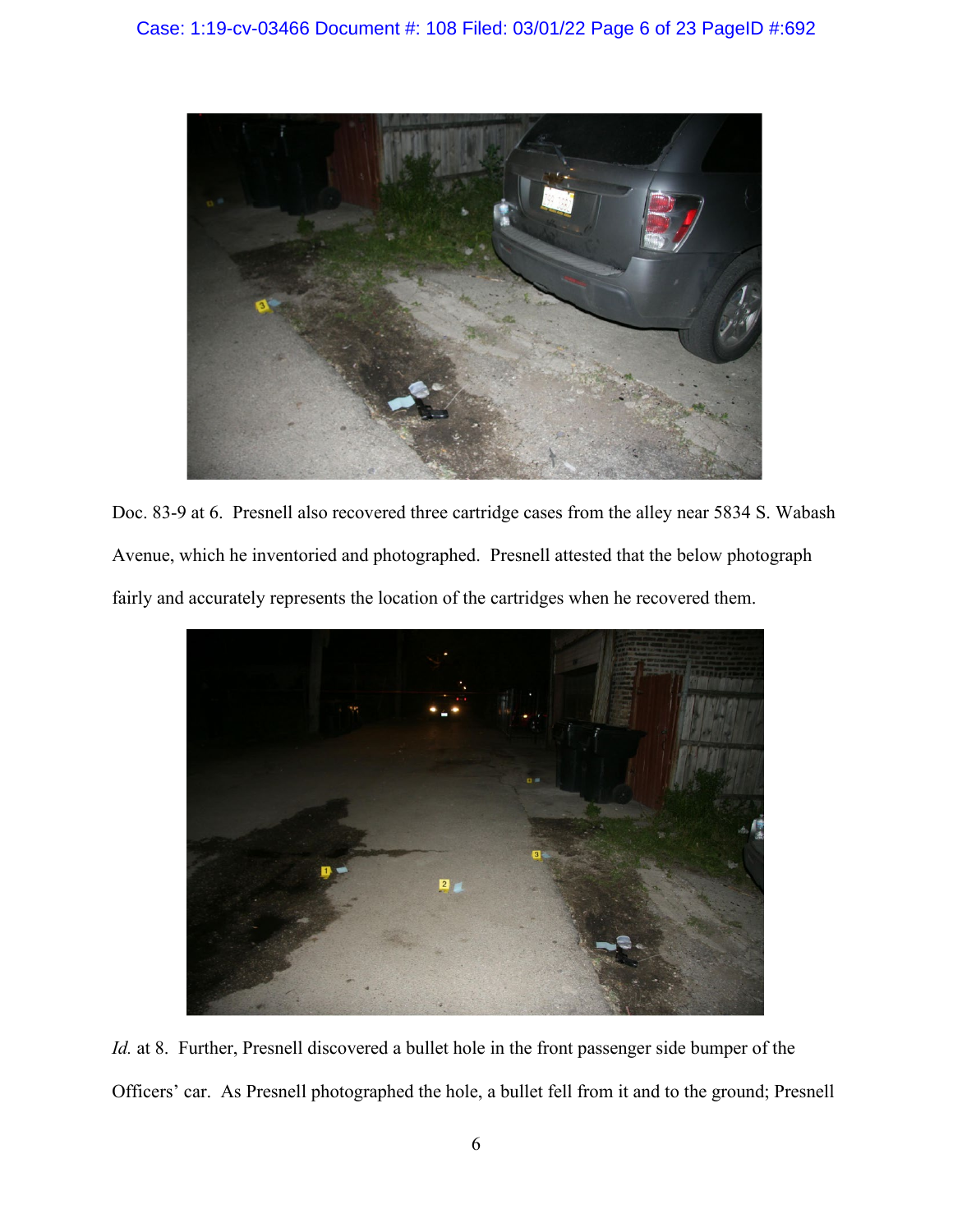# Case: 1:19-cv-03466 Document #: 108 Filed: 03/01/22 Page 7 of 23 PageID #:693

inventoried and photographed the bullet. Presnell attested that the below photograph fairly and accurately represents the bullet hole as it appeared to him.



*Id.* at 13. He also attested that the below photograph fairly and accurately represents the bullet at the time he recovered it.

EVIDENCE CHICAGO POLICE DEPARTMENT **RD** DATE DESCRIPT

*Id.* at 17.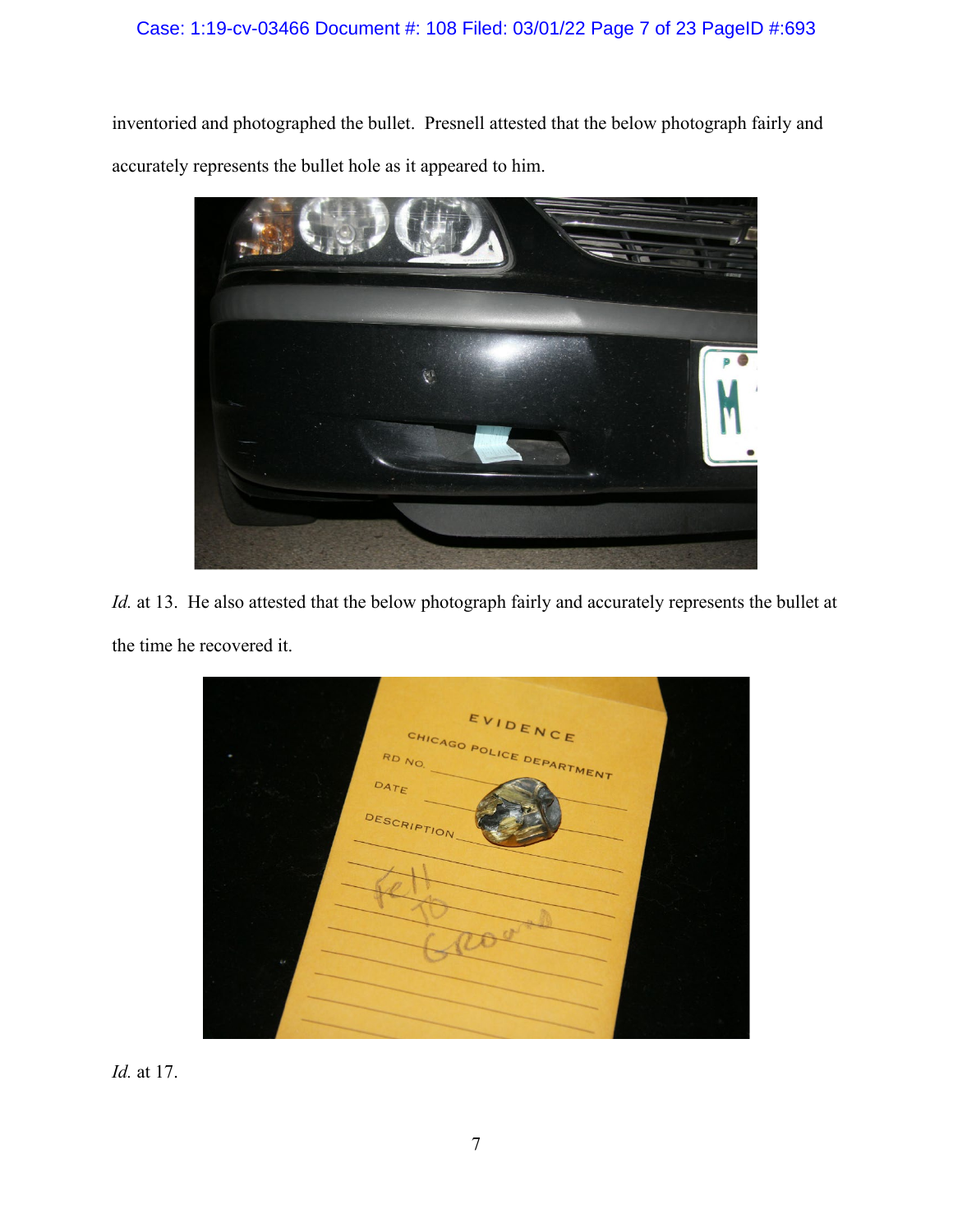#### Case: 1:19-cv-03466 Document #: 108 Filed: 03/01/22 Page 8 of 23 PageID #:694

At 2:15 a.m. on June 3, 2017, Chicago Police Department officers collected samples from Lewis' hands to test for gunshot residue ("GSR"). Mary Wong, an Illinois State Police ("ISP") forensic scientist, later tested those samples and concluded that Lewis "may not have discharged a firearm with either hand" and "[i]f [he] did discharge a firearm, then the particles were not deposited, were removed by activity, or were not detected by the procedure." Doc. 95-1 at 7. Dr. Marta Helenowski, a Cook County medical examiner, conducted an examination of Lewis' body shortly after officers collected the GSR samples and determined that the cause of Lewis' death was two gunshot wounds. She testified that one bullet entered on the left side of his chest and the other entered the lower right portion of his abdomen. Dr. Helenowski further testified that both bullets traveled from front to back, while the bullet that entered Lewis' abdomen also traveled right to left.

Jeanne Hutcherson, an ISP forensic scientist, examined the gun recovered near Lewis and the three cartridge cases recovered from the alley for latent fingerprint impressions suitable for comparison and found none. Hutcherson testified that many factors could prevent latent fingerprint impressions from being suitable for comparison and that "[m]ore often than not[,] [she] do[es] not get suitable latent impressions off of firearms." Doc. 103-4 at 17. Gregory Hickey, another ISP forensic scientist, analyzed the evidence and determined to a reasonable degree of scientific certainty that the three cartridge cases recovered from the alley and the bullet that fell from the Officers' car were fired from the gun recovered near Lewis. Hickey testified that Kurt Murray, another ISP forensic scientist, verified his findings.

# **LEGAL STANDARD**

Summary judgment obviates the need for a trial where "there is no genuine dispute as to any material fact and the movant is entitled to judgment as a matter of law." Fed. R. Civ. P.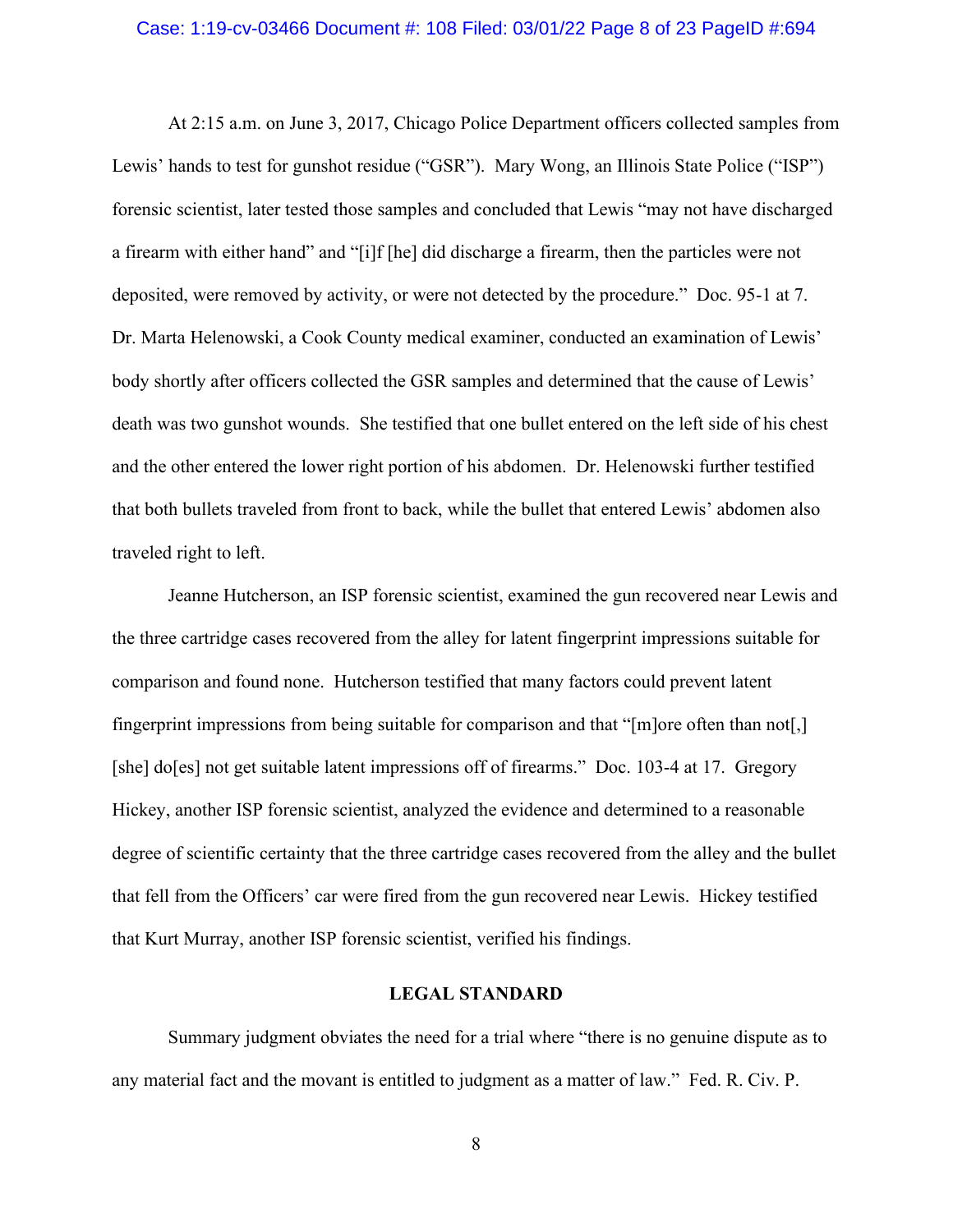## Case: 1:19-cv-03466 Document #: 108 Filed: 03/01/22 Page 9 of 23 PageID #:695

56(a). To determine whether a genuine dispute of material fact exists, the Court must pierce the pleadings and assess the proof as presented in depositions, documents, answers to interrogatories, admissions, stipulations, and affidavits or declarations that are part of the record. Fed. R. Civ. P. 56(c)(1); *A.V. Consultants, Inc. v. Barnes*, 978 F.2d 996, 999 (7th Cir. 1992). The party seeking summary judgment bears the initial burden of demonstrating that no genuine dispute of material fact exists. *Celotex Corp. v. Catrett*, 477 U.S. 317, 323 (1986); *Bunn v. Fed. Deposit Ins. Corp. for Valley Bank Ill.*, 908 F.3d 290, 295 (7th Cir. 2018). In response, the nonmoving party cannot rest on mere pleadings alone but must use the evidentiary tools listed above to identify specific material facts that demonstrate a genuine dispute for trial. Fed. R. Civ. P. 56(c)(1); *Celotex*, 477 U.S. at 324; *Sterk v. Redbox Automated Retail, LLC*, 770 F.3d 618, 627 (7th Cir. 2014). The Court must construe all facts in the light most favorable to the non-moving party and draw all reasonable inferences in that party's favor. *Wehrle v. Cincinnati Ins. Co.*, 719 F.3d 840, 842 (7th Cir. 2013). However, a bare contention by the non-moving party that an issue of fact exists does not create a factual dispute, *Bellaver v. Quanex Corp.*, 200 F.3d 485, 492 (7th Cir. 2000), and the non-moving party is "only entitled to the benefit of inferences supported by admissible evidence, not those 'supported by only speculation or conjecture,'" *Grant v. Trs. of Ind. Univ.*, 870 F.3d 562, 568 (7th Cir. 2017) (citation omitted).

# **ANALYSIS**

# **I. Excessive Force Claim**

Defendants argue that they are entitled to summary judgment on the Administrator's excessive force claim because the Officers' actions did not violate the Fourth Amendment or, alternatively, because qualified immunity protects the Officers from liability. "Qualified immunity attaches when an official's conduct does not violate clearly established statutory or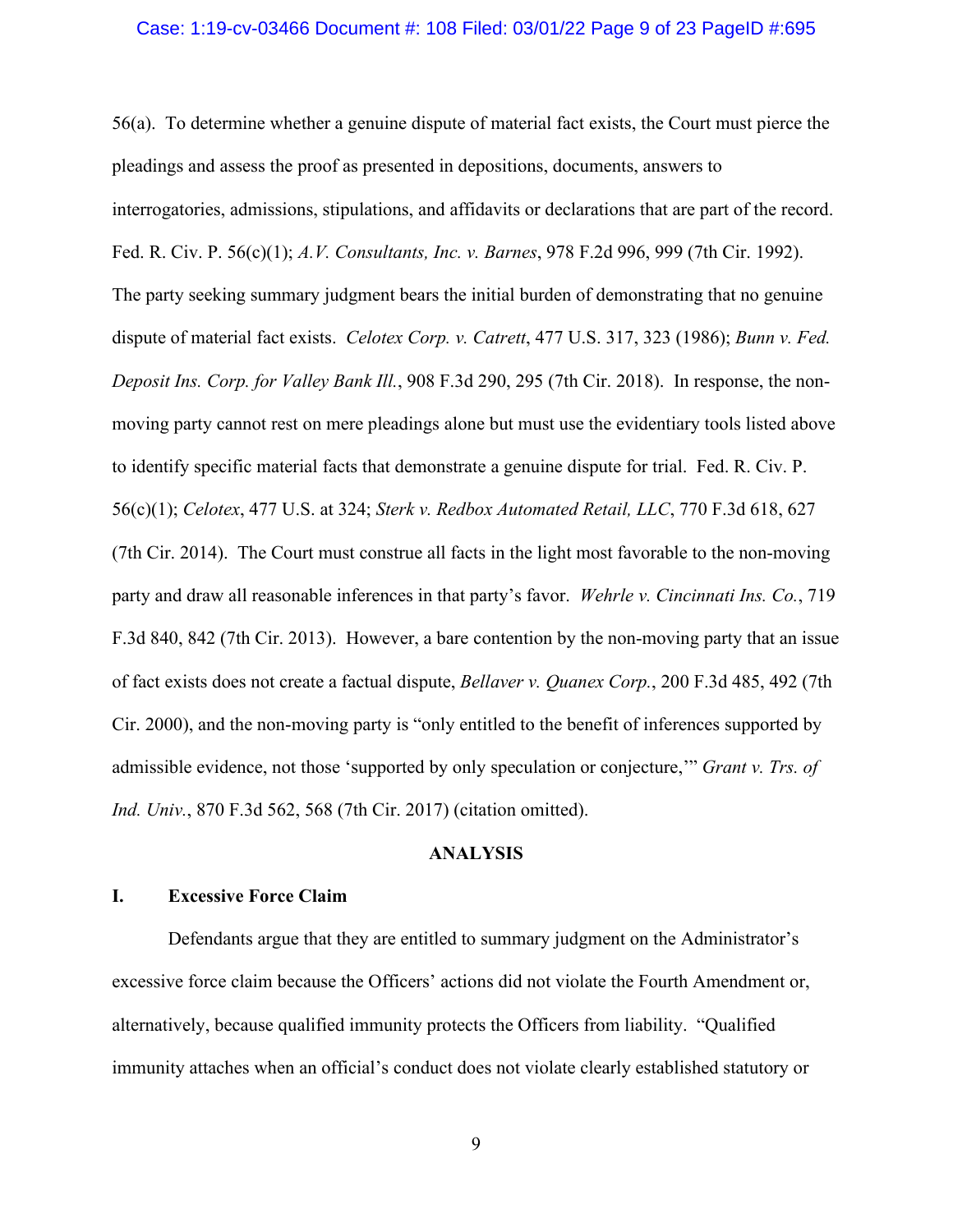#### Case: 1:19-cv-03466 Document #: 108 Filed: 03/01/22 Page 10 of 23 PageID #:696

constitutional rights of which a reasonable person would have known." *White v. Pauly*, --- U.S. - ---, 137 S. Ct. 548, 551 (2017) (citation omitted) (internal quotation marks omitted). "In other words, qualified immunity shields from liability [defendants] who act in ways they reasonably believe to be lawful." *Ewell v. Toney*, 853 F.3d 911, 919 (7th Cir. 2017) (quoting *Jewett v. Anders*, 521 F.3d 818, 822 (7th Cir. 2008)) (internal quotation marks omitted). Once raised by the defendant, "a plaintiff must show (1) that the defendant violated a constitutional right, and (2) that the right was clearly established at the time so that it would have been clear to a reasonable officer that her conduct was unlawful in the situation." *Id.*

The Fourth Amendment's prohibition on unreasonable seizures limits an officer's use of deadly force. *Horton v. Pobjecky*, 883 F.3d 941, 948 (7th Cir. 2018). To determine the reasonableness of the use of force, the Court reviews the totality of the circumstances and "engage[s] in 'a careful balancing of the nature and quality of the intrusion on the individual's Fourth Amendment interests against the countervailing governmental interests at stake." *Weinmann v. McClone*, 787 F.3d 444, 448 (7th Cir. 2015) (quoting *Graham v. Connor*, 490 U.S. 386, 395–96 (1989)). When balancing these competing factors, the Court considers "the facts and circumstances of each particular case," *id.* (citation omitted), and evaluates reasonableness from the "perspective of a reasonable officer on the scene," not with "20/20" hindsight, *Graham*, 490 U.S. at 396. In deadly force cases, the Court must "consider[] whether a reasonable officer in the circumstances would have probable cause to believe that the suspect poses an immediate threat to the safety of the officers or others." *Sanzone v. Gray*, 884 F.3d 736, 740 (7th Cir. 2018). "If the person of interest threatens the officer with a weapon, deadly force may be used, because the risk of serious physical harm to the officer has been shown." *King v. Hendricks Cnty. Comm'rs*, 954 F.3d 981, 985 (7th Cir. 2020). But "[h]aving a weapon is not the same thing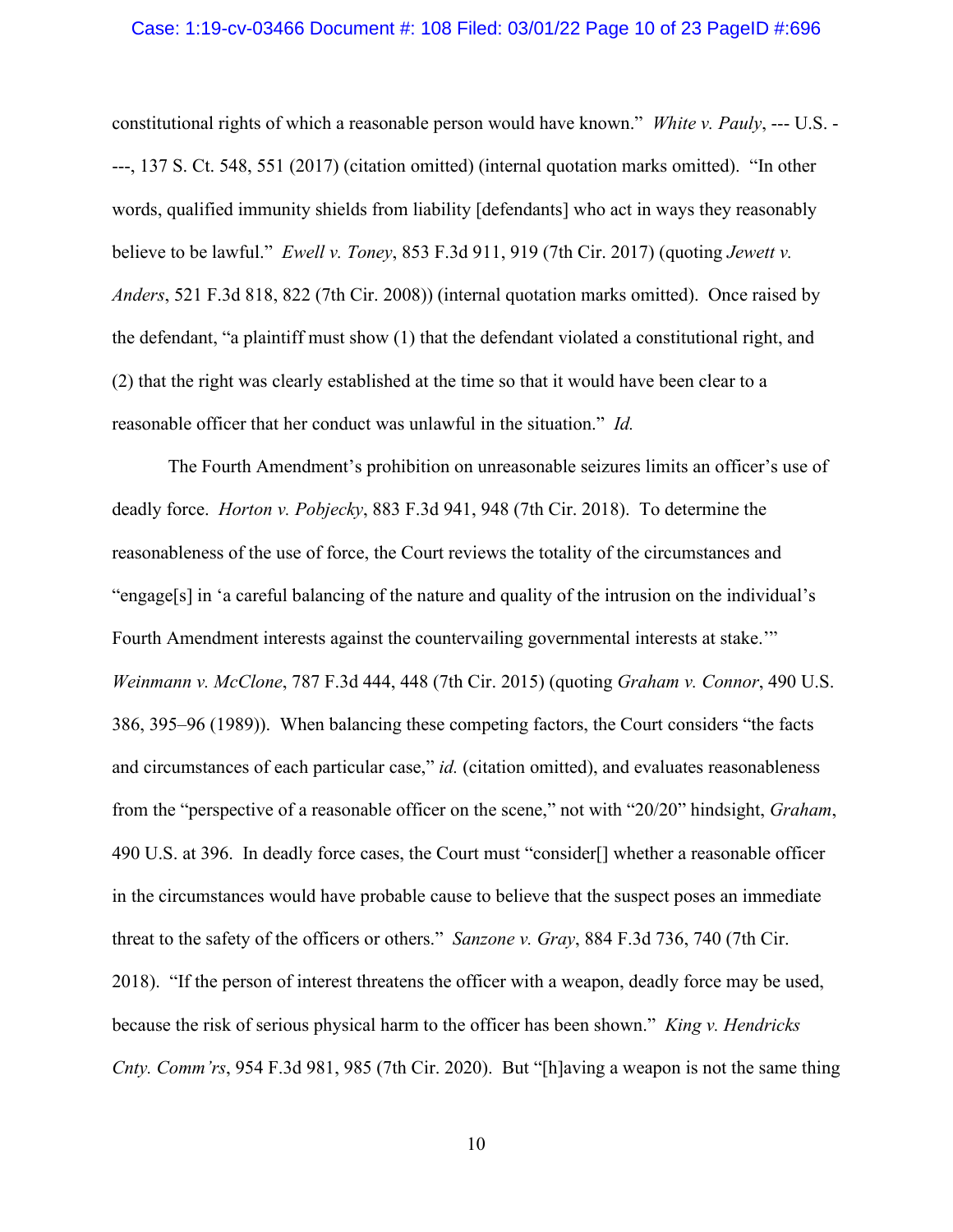#### Case: 1:19-cv-03466 Document #: 108 Filed: 03/01/22 Page 11 of 23 PageID #:697

as threatening to use a weapon." *Estate of Biegert v. Molitor*, 968 F.3d 693, 700 (7th Cir. 2020). Thus, the "critical consideration" is whether Lewis threatened the Officers with a weapon. *King*, 954 F.3d at 985.

Defendants argue that the circumstances known to the Officers at the time of the shooting made their decision to use deadly force objectively reasonable. Defendants rely on the Officers' testimony that Lewis moved toward them with a gun in his hand, refused their commands to drop the gun, and then raised the gun to point it at them. If the Court accepts this version of events, the Officers' use of deadly force clearly complied with the Fourth Amendment. *See Weinmann*, 787 F.3d at 449–50 ("[I]f [the suspect] had the gun raised to his shoulder and pointed at [the officer], then [the officer] would have been justified in using deadly force."); *King*, 954 F.3d at 985 (finding officers reasonably used deadly force when man "pointed a large knife at them, disregarded their repeated commands to drop the knife, and then charged at [an officer]"); *Sanzone*, 884 F.3d at 740 (finding that because the suspect "raised his arm, gun in hand" towards the officers, the officer did not violate the Fourth Amendment by using deadly force).

The Administrator does not offer an alternative version of events. Instead, she argues that the record calls into question the Officers' credibility, and thus, the Court may not grant Defendants summary judgment based on the Officers' testimony. *See Payne v. Pauley*, 337 F.3d 767, 770 (7th Cir. 2003) ("On summary judgment a court may not make credibility determinations, weigh the evidence, or decide which inferences to draw from the facts; these are jobs for a factfinder.").

"To ensure fairness to a deceased plaintiff . . . , given the impossibility of victim testimony to rebut the officers' account, we scrutinize all the evidence to determine whether the officers' story is consistent with other known facts. If physical evidence contradicts the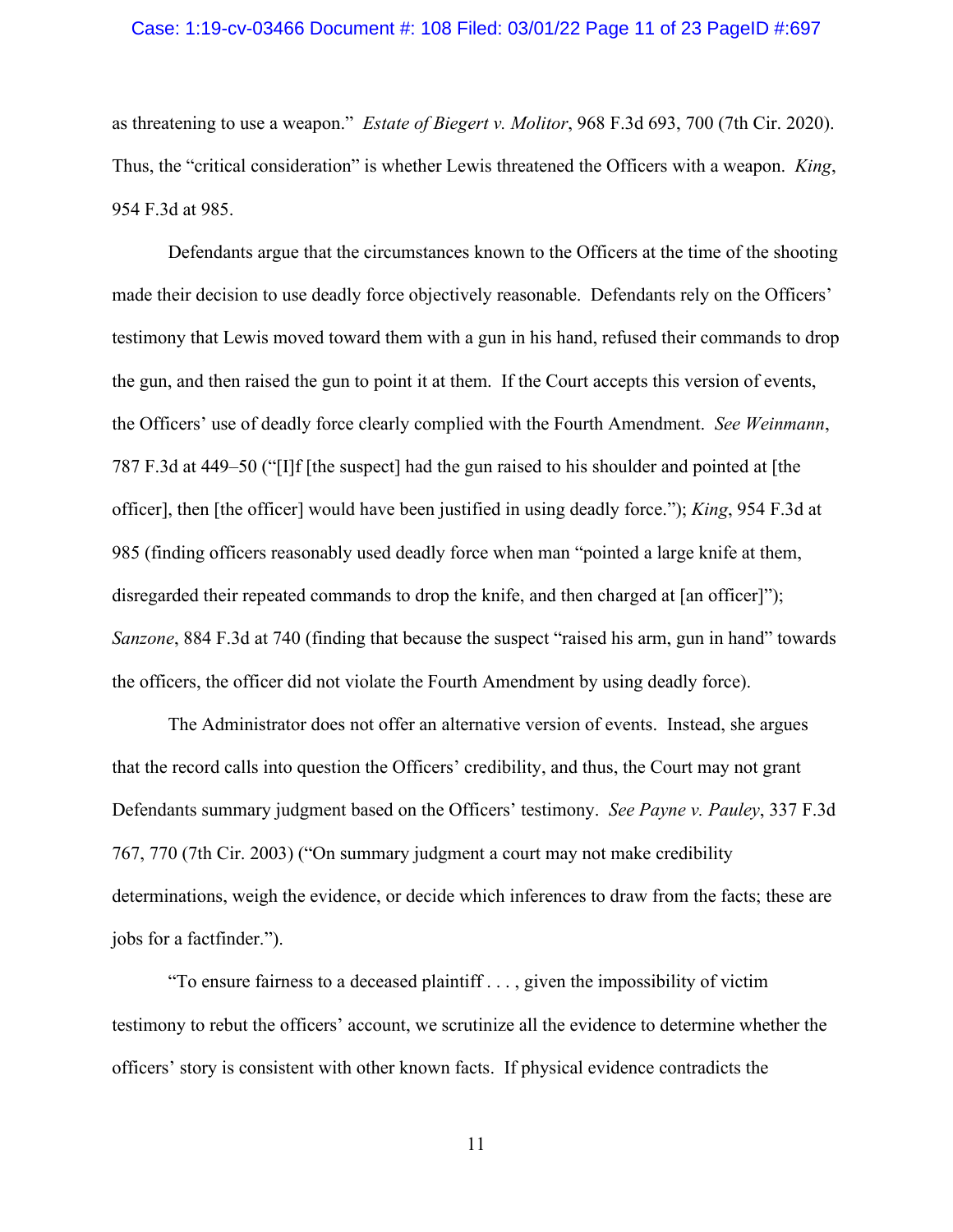[Officers'] testimony, summary judgment is likely inappropriate." *King*, 954 F.3d at 985; *see also Scott v. Henrich*, 39 F.3d 912, 915 (9th Cir. 1994) ("In other words, the court may not simply accept what may be a self-serving account by the police officer. It must also look at the circumstantial evidence that, if believed, would tend to discredit the police officer's story, and consider whether this evidence could convince a rational factfinder that the officer acted unreasonably."). "Nevertheless, the [Administrator] as the party opposing summary judgment retains the burden of presenting evidence that creates a dispute of material fact for a finder of fact to resolve." *Estate of Green v. City of Indianapolis*, 854 F. App'x 740, 746 (7th Cir. 2021); *see Muhammed v. City of Chi.*, 316 F.3d 680, 683–84 (7th Cir. 2002) (asserting that to preclude summary judgment in deadly force case, plaintiff must "provide specific evidence when attacking [officers'] credibility, such as contradictory eyewitness accounts or other impeachment evidence"). Accordingly, the Court proceeds to consider all evidence in the record to determine if it is consistent with the Officers' testimony.

#### **A. Physical Evidence**

The Administrator first argues that forensic evidence undermines the Officers' testimony that Lewis pointed and fired a gun at them, relying on the fact that investigators did not discover fingerprints on the gun Lewis allegedly held or GSR on his hands. However, "no evidence is no evidence. It is not affirmative evidence that contradicts the [O]fficers' testimony." *King*, 954 F.3d at 986; *see also Logan v. City of South Bend*, --- F. Supp. 3d ----, No. 19-CV-495, 2021 WL 4480679, at \*5 (N.D. Ind. Sept. 29, 2021) ("The court proceeds on what evidence exists, not on what doesn't exist."). Specifically, consistent with Hutcherson's testimony, the Seventh Circuit has found that because "successful development of latent prints on firearms is difficult to achieve" and "very few identifiable latent prints are found on firearms," § 1983 plaintiffs in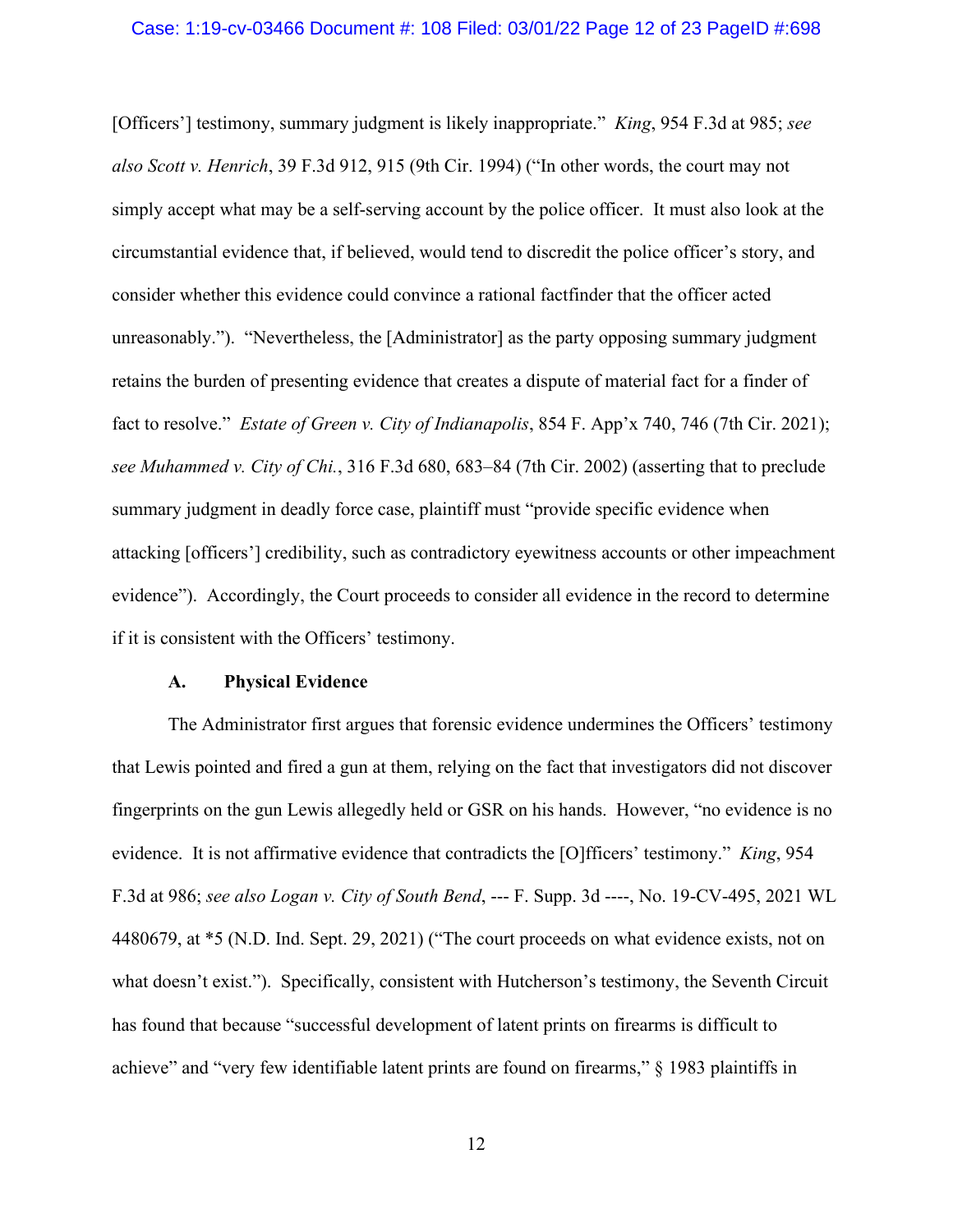#### Case: 1:19-cv-03466 Document #: 108 Filed: 03/01/22 Page 13 of 23 PageID #:699

deadly force cases "cannot make anything of the lack of fingerprint evidence." *King*, 954 F.3d at 986 (citation omitted). Wong's equivocal conclusion regarding the lack of GSR on Lewis' hands is similarly uninstructive. *See* Doc. 95-1 at 7 (reporting that Lewis "*may* not have discharged a firearm with either hand" and "[i]f [he] did discharge a firearm, then the particles were not deposited, were removed by activity, or were not detected by the procedure" (emphasis added)); *King*, 954 F.3d at 986 ("[Plaintiff] cannot make anything of the lack of fingerprint evidence: no evidence is no evidence. It is not affirmative evidence that contradicts the [O]fficers' testimony.").

Based on the undisputed facts, the following medical and forensic evidence supports the Officers' testimony that Lewis pointed and fired a gun at them: the two bullets that struck Lewis entered the front side of his body and traveled front to back, indicating that he stood, facing the Officers at the time they shot him; the recovery of a gun and three cartridge cases near Lewis and near where the Officers testified Lewis fired the gun; the bullet recovered from the front bumper of the Officers' car; and Hickey's testimony that the three cartridge cases and bullet were all fired from the gun found near Lewis. No physical evidence conflicts with the Officers' testimony. *Cf. Smith v. Finkley*, 10 F.4th 725, 741 (7th Cir. 2021) (finding material questions of fact existed in deadly force case where "videos reveal[ed] that, in the four seconds before the shooting, [suspect] show[ed] his hands empty with palms out at waist height" and began moving toward the ground in an attempt to surrender in contrast to officers' testimony that suspect threatened or resisted the officers); *Newmaker v. City of Fortuna*, 842 F.3d 1108, 1114–16 (9th Cir. 2016) (reversing grant of summary judgment to defendants in deadly force case where the officers' testimony that the suspect stood upright and swung a baton at the officer when the officer fired "conflict[ed] with the autopsy report and with the video evidence" that indicated that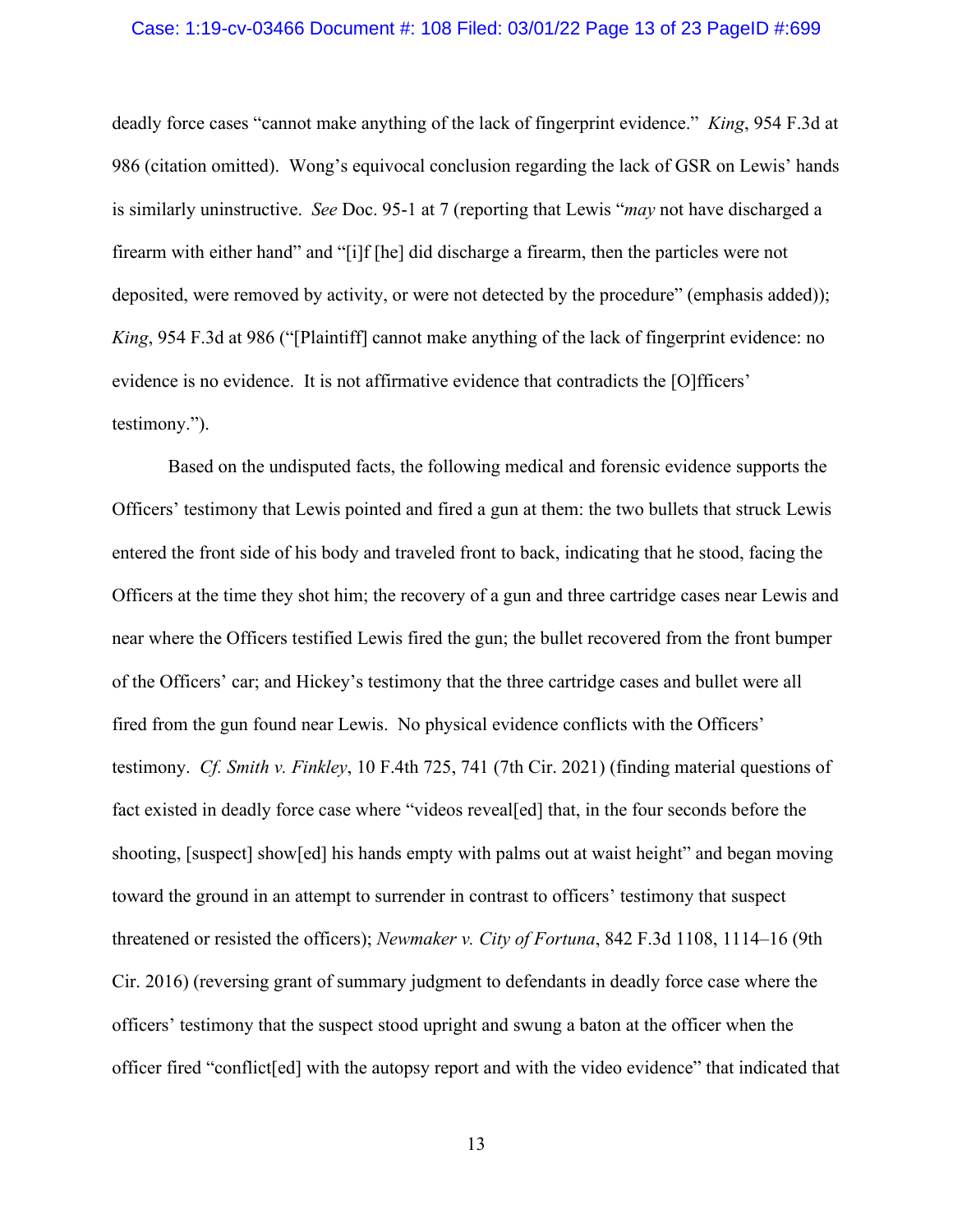#### Case: 1:19-cv-03466 Document #: 108 Filed: 03/01/22 Page 14 of 23 PageID #:700

the bullets entered the suspect's back as he was near the ground with nothing in his hands); *Rios v. City of Chi.*, 523 F. Supp. 3d 1020, 1027–28 (N.D. Ill. 2021) (denying defendants' motion for summary judgment because, based on the wound path evidence tending to show that the first bullet did not hit the suspect while he was pointing a gun at the officer and the lack of clarity provided by the video footage, a reasonable juror could find that the suspect did not point a weapon at the officer in the way the officer testified).

Given the physical evidence that is consistent with the Officers' testimony, it is far too speculative to assert that the lack of fingerprint and GSR evidence contradicts the Officers' testimony that Lewis pointed and fired a gun at them. *See Biegert*, 968 F.3d at 701 ("We must draw inferences in the estate's favor but 'our favor toward the nonmoving party does not extend to drawing [i]nferences that are supported by only speculation or conjecture.'" (alteration in original) (citation omitted)); *King*, 954 F.3d at 986 (affirming grant of summary judgment to defendants and finding "record evidence suggests that [suspect] had a large kitchen knife in his left hand" despite lack of fingerprints on the knife where "after the shooting[,] the knife was collected from the ground to [the suspect's] left" and the "grazing wound to [the suspect's] left arm and the bullet trajectory in his body are consistent with his holding the knife in his left hand"); *Logan*, 2021 WL 4480679, at \*8 ("The Estate's argument [regarding a lack of fingerprints on the knife] does nothing more than invite speculation whether [the suspect] was holding the knife, but the law won't permit juries to speculate.").

# **B. Testimonial Evidence**

# **i. The Officers' Testimony**

The Administrator next contends that because the Officers contradicted each other regarding details leading up to and immediately following the shooting, the Court cannot rely on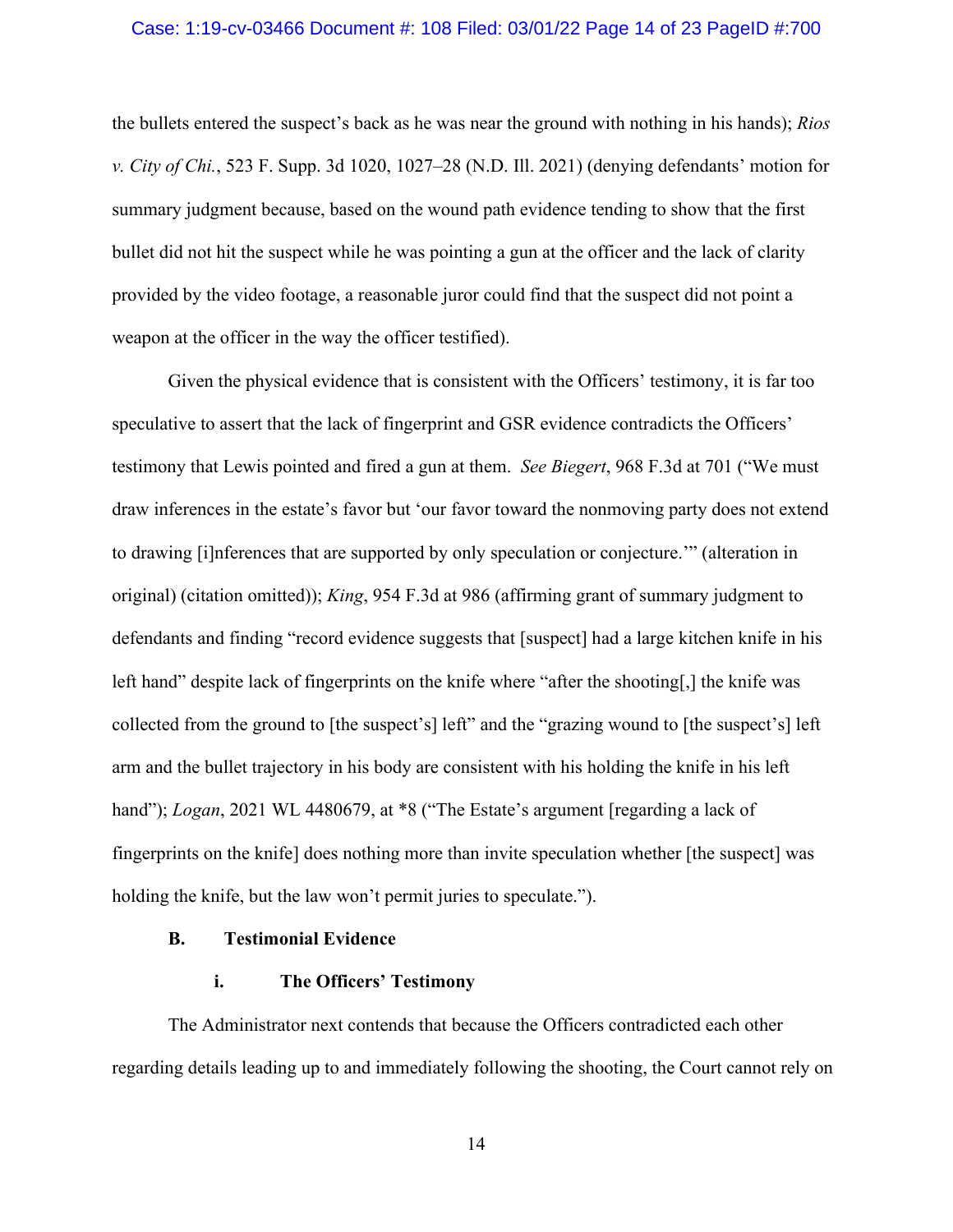#### Case: 1:19-cv-03466 Document #: 108 Filed: 03/01/22 Page 15 of 23 PageID #:701

their version of events at the summary judgment stage. The Administrator describes two portions of the Officers' testimony as contradictory. First, she argues that the Officers' testimony is inconsistent regarding which Officer saw the gun in Lewis' hand first. At their depositions in this case, the Officers both testified that Officer Mina saw the gun first and alerted Officer Fuertes to the gun. Doc. 83-2 at 12; Doc. 83-3 at 16. Shortly after the shooting, Officer Fuertes told IPRA investigators: "[M]y partner sees the gun first," Doc. 101 at 15, and Officer Mina told IPRA investigators: "I didn't see the gun as, when my partner saw a gun. I saw the gun as we're approaching them while, uh, driving southbound through the alley," Doc. 100 at 17. While Officer Mina's statement is somewhat unclear in isolation, he later clarified it by saying that once he saw the gun, he "immediately led [his] partner to the gun." *Id.* at 18. This is consistent with the remainder of the Officers' statements that Officer Mina saw the gun first and alerted Officer Fuertes to the gun, and thus, the Officers do not contradict each other on this point.

Second, the Administrator asserts that the Officers' testimony is inconsistent regarding where they found the gun after the shooting. Officer Mina told IPRA investigators that the car Lewis crawled toward after the shooting faced the houses, with its rear towards the alley, and that he "s[aw] the weapon behind the rear bumper of the vehicle . . . [m]ore toward the alley." *Id.* at 29. Officer Fuertes told IPRA investigators that the car faced the houses, to the east, and that he saw the gun "a little bit more, uh, in front of the vehicle, west," close to "where [Lewis] was originally standing." Doc. 101 at 26. Again, these statements are consistent. Although Officer Fuertes used the phrase "in front of" the car and Officer Mina used the phrase "behind the rear bumper," in context, they both clearly testified that they found the gun towards the west of the car, closer to the alley. The photographs Presnell took of the gun corroborate the Officers'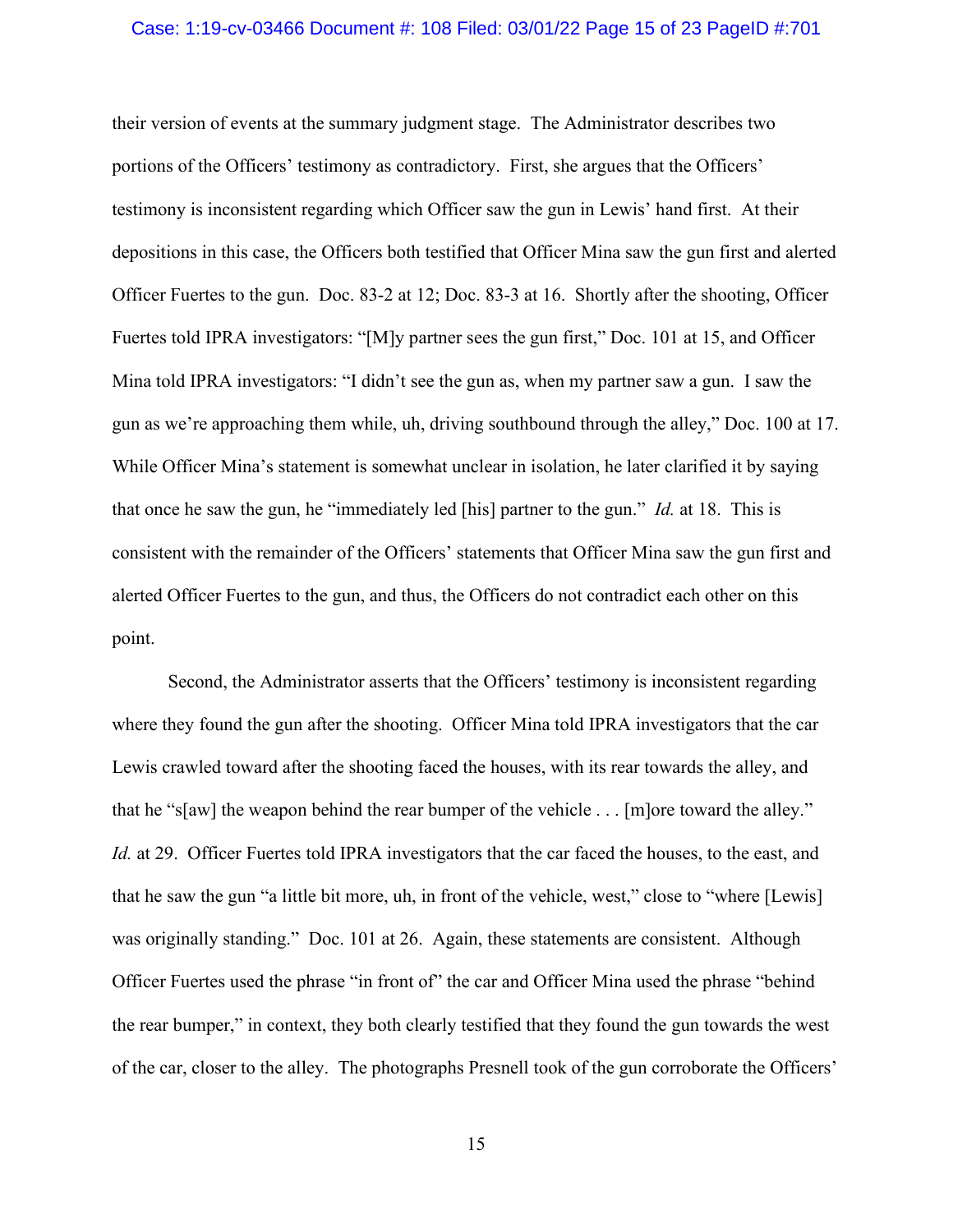### Case: 1:19-cv-03466 Document #: 108 Filed: 03/01/22 Page 16 of 23 PageID #:702

testimony, depicting the gun near the car's bumper and close to the alley. Thus, "these purported inconsistencies are too slight to raise more than a metaphysical doubt about [the Officers'] veracity." *Estate of Pero v. Cnty. of Ashland*, No. 20-cv-984, 2022 WL 93425, at \*14 (W.D. Wis. Jan. 10, 2022) (granting defendant's motion for summary judgment in deadly force case where plaintiff only pointed to minor inconsistencies in the officer's statements regarding the incident but "lack[ed] sufficient evidence from which a reasonable jury could conclude that [the suspect] did not lunge at [the officer] with the knife prior to each gunshot").

The Administrator relies on *Garvin v. Wheeler* in arguing that the inconsistencies in the Officers' testimony combined with the lack of GSR and fingerprint evidence preclude the Court from granting Defendants summary judgment. 304 F.3d 628 (7th Cir. 2002), *overruled on other grounds by Fairley v. Fermaint*, 428 F.3d 897 (7th Cir. 2007). In *Garvin*, although the court considered the lack of fingerprint evidence as one factor that called the officer's credibility into question, as described above, the Seventh Circuit has since determined that a lack of fingerprint evidence is "not affirmative evidence that contradicts the [O]fficers' testimony." *King*, 954 F.3d at 986. Moreover, in *Garvin*, the court relied on many other factors in discrediting the officer's testimony, including that the "entry and exit wounds on [the suspect's] body were inconsistent with [the officer's] description of the shooting" and the story of the officer that used deadly force conflicted with that of the other two officers involved. *Garvin*, 304 F.3d at 634. Here, the medical and forensic evidence is consistent with the Officers' testimony that they shot Lewis as he stood facing and threatening them with a gun. And unlike in *Garvin*, the Administrator does not offer an alternative version of events, or, in other words, does not assert that Lewis did not threaten the Officers with a gun. *See id.* at 630 ("The plaintiffs tell a different story. According to plaintiffs, no struggle ever took place and [the suspect] never drew a gun.").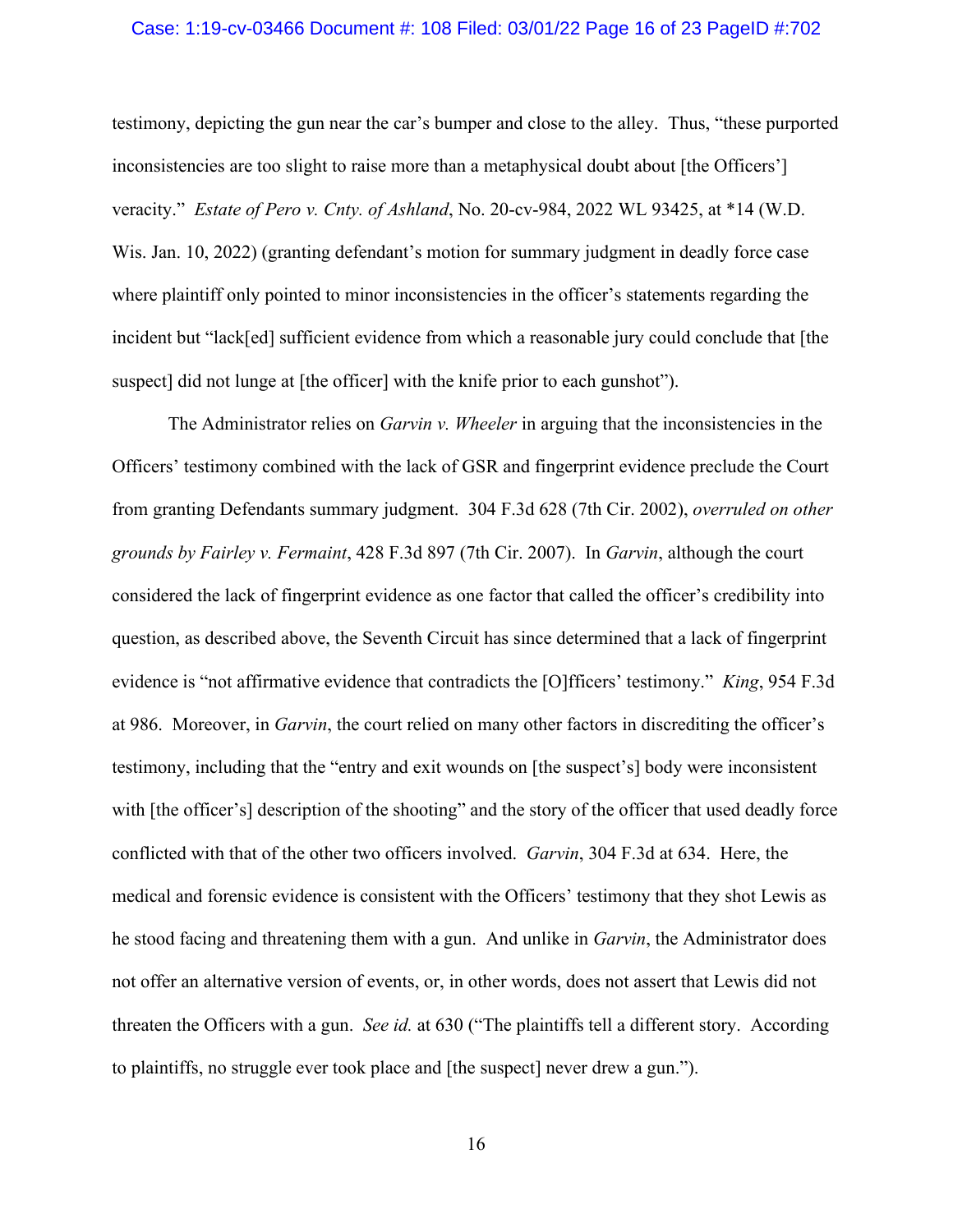# **ii. Testimony of McIntosh and Spates**

The Administrator further argues that the testimony of McIntosh and Spates contradicts the Officers' testimony, pointing to two portions of the witnesses' testimony in support. First, McIntosh and Spates testified that they did not hear the Officers announce their office, which the Administrator argues contradicts the Officers' testimony that they announced their office. In response, Defendants point to McIntosh's testimony that she heard the Officers say something that she could not understand before they said, "put the gun down," Doc. 98 at 28, and Spates' testimony that he was unsure of the exact words the Officers used, Doc. 99 at 7, 11, 15. Given that the witnesses could not understand or recall the Officers' exact words, their testimony that they did not hear the Officers announce their office does not contradict the Officers' affirmative testimony that they did announce their office. *See Ybarra v. City of Chi.*, 946 F.3d 975, 980 (7th Cir. 2020) (noting that "[t]o the extent that the [witnesses] could not hear the warnings, their testimony that they 'did not *hear* any warnings fails to present a question of material fact as to whether the giving of the warnings was feasible and if in fact they were given'" where officers positively testified that they gave a warning (quoting *Ford v. Childers*, 855 F.2d 1271, 1276 (7th Cir. 1988))); *Pero*, 2022 WL 93425, at \*14 (granting defendants summary judgment in deadly force case and finding that neighbors' testimony that they heard gunshots but no commands from the officer was "not enough to allow a rational trier of fact to decide against [the officer]"). Moreover, whether the Officers gave warnings is not material to this case. *Cf. Ybarra*, 946 F.3d at 980 ("The law requires that before using deadly force *to prevent escape*, the officers must, 'where feasible,' give 'some warning.'" (emphasis added) (citation omitted)).

Second, the Administrator argues that McIntosh's statement that the only gunshots she heard came from the Officers' direction contradicts the Officers' testimony that Lewis shot at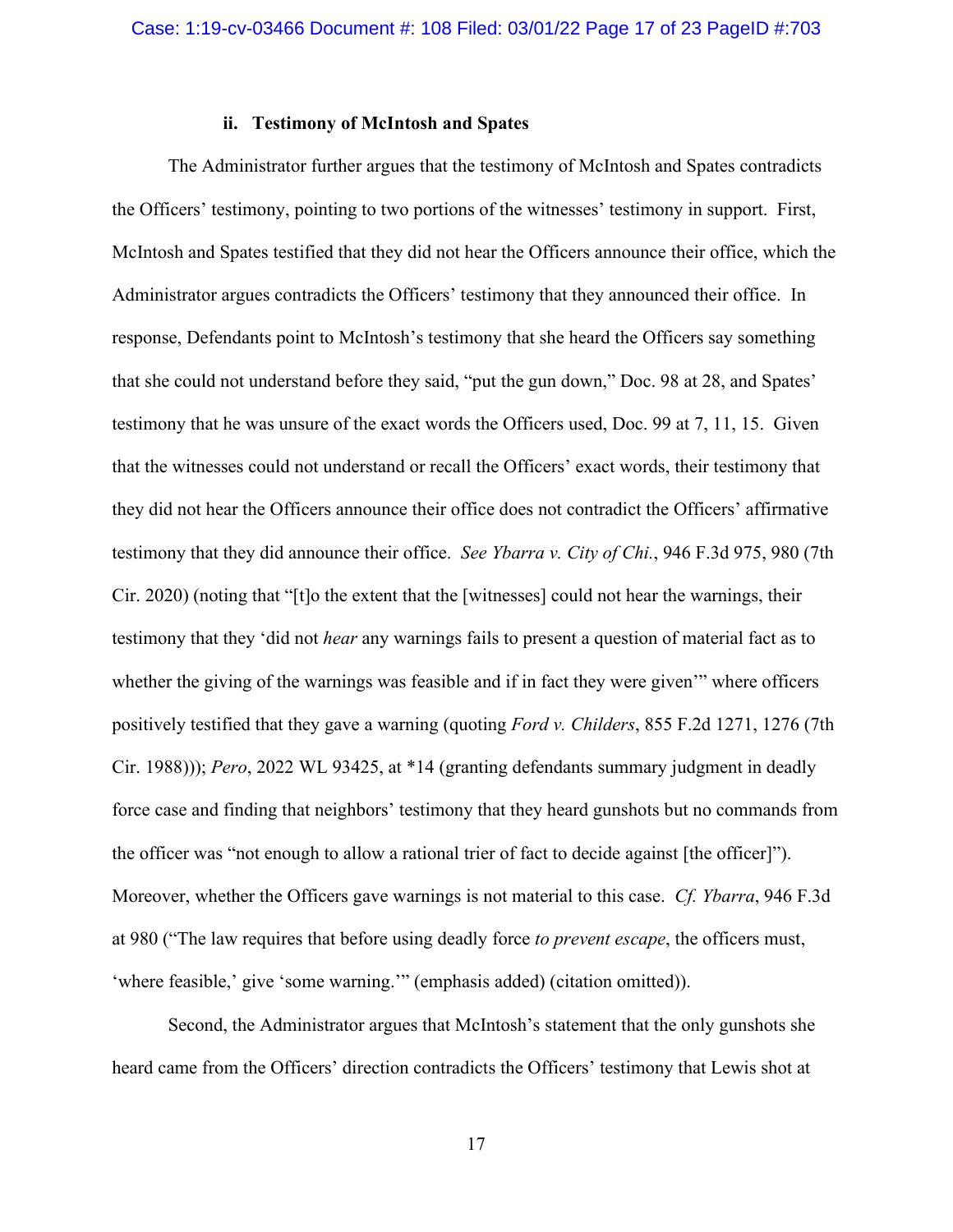### Case: 1:19-cv-03466 Document #: 108 Filed: 03/01/22 Page 18 of 23 PageID #:704

them. Defendants respond by arguing that McIntosh's testimony does not contradict the Officers' testimony because McIntosh testified that the events to the south of her home were harder to hear than those to the north because of the garage located to the south. *See* Doc. 103-2 at 9 ("[E]verything that happens over there on the left is a little harder to hear because of the garage, but on the right side, you know, the hearing is pretty clear."). "[I]f a person testifies that he did not see something, and the undisputed facts show that he had no way to observe it, then the testimony of non-observation is of little to no value. . . . But the converse is also true: if a witness *was* in a position to see or hear something, and did not, then their testimony of notseeing or not-hearing can be treated as testimony that the thing to be seen did not exist to be seen, or the thing to be heard did not exist to be heard." *Holmes v. Hernandez*, --- F. Supp. 3d --- -, No. 14-CV-08536, 2021 WL 4244756, at \*9 (N.D. Ill. Sept. 17, 2021) (citations omitted).

The undisputed facts show that a garage obstructed Lewis from McIntosh's view and that there was no garage between McIntosh and the Officers. *See* Doc. 98 at 11 (McIntosh telling IPRA investigators, "There's a garage on -- so we were sitting facing the alley, so there's a garage on the left, but there's no garage on the right."). Thus, McIntosh was in a far better position to see and hear the Officers' actions than to see and hear Lewis' actions and so, her testimony that she only heard gunshots coming from the Officers' direction does not contradict the Officers' testimony that Lewis shot at them. *See Ford*, 855 F.2d at 1276 (finding suspect's testimony that he did not hear the officer's warnings "fails to contradict the officer's positive testimony that he warned [the suspect] twice" where suspect "was wearing both a mask and a hood, which very well could have muffled [his] opportunity to hear the warnings"); *cf. Estate of Smart v. City of Wichita*, 951 F.3d 1161, 1170 (10th Cir. 2020) (finding a genuine dispute of fact existed regarding whether suspect was armed in deadly force case in part because one bystander,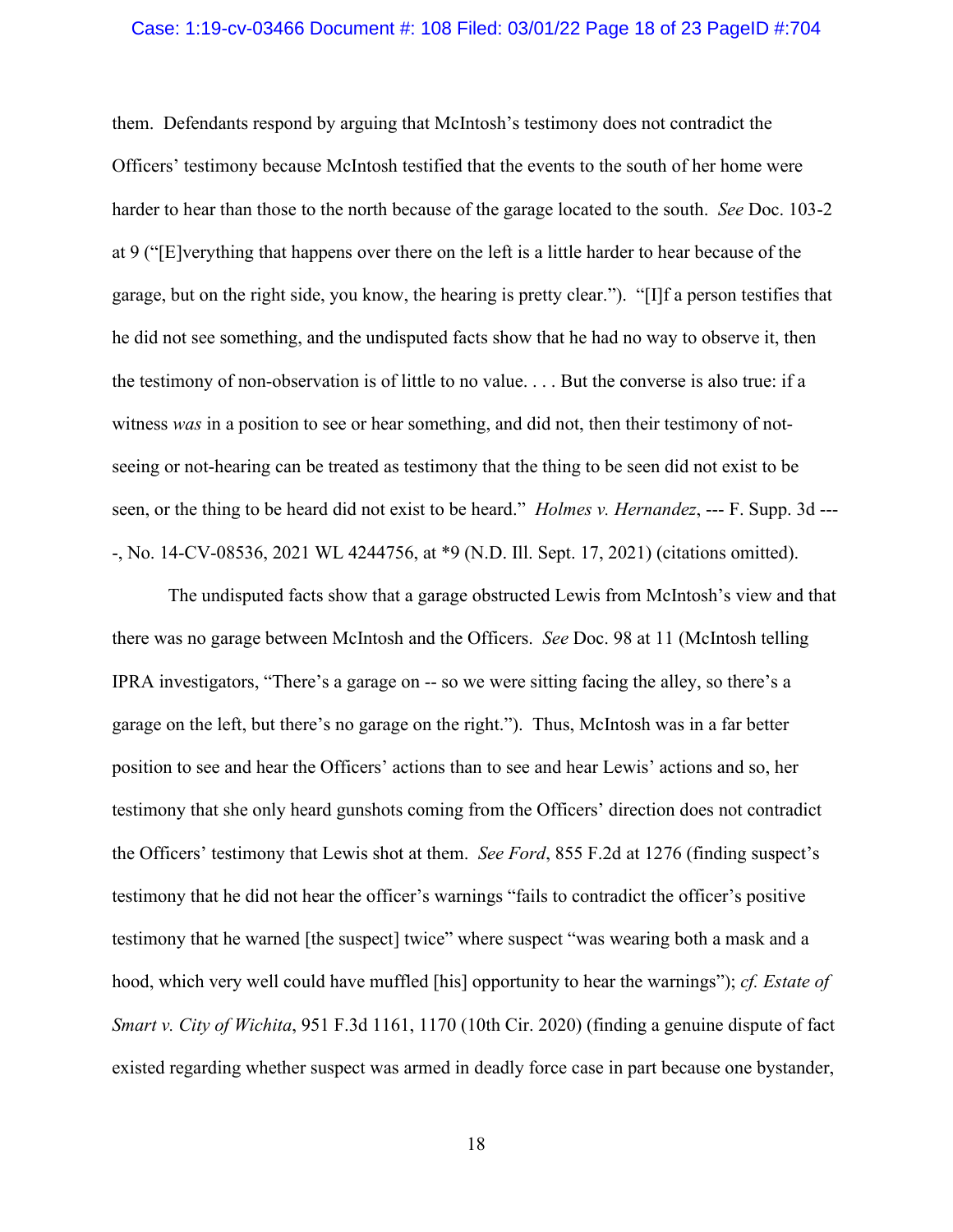### Case: 1:19-cv-03466 Document #: 108 Filed: 03/01/22 Page 19 of 23 PageID #:705

"who was within sight of [the suspect] when the shooting began, testified she did not see him shooting a gun or holding his arm out").

Moreover, if anything, what McIntosh heard from the Officers is consistent with the Officers' testimony that Lewis threatened them with a gun—she testified that she heard the Officers repeatedly say "put the gun down" before she heard gunshots. Doc. 98 at 28. McIntosh's testimony therefore does not contradict the Officers' testimony. *Compare Estate of Hollstein v. City of Zion*, No. 17 C 00112, 2019 WL 1619976, at \*3–4 (N.D. Ill. Apr. 16, 2019) (granting defendants summary judgment in deadly force case where "the Estate [did] not offer[] any evidence of its own that call[ed] into question the officers' assertions" and "[t]he only other evidence available," video recordings from the officers' equipment that did not provide a clear view of the incident, did not contradict the officers' version of events and "[i]f anything, the audio accompanying the dashcam footage *support[ed]* the officers' accounts"), *with Brown v. Blanchard*, 31 F. Supp. 3d 1003, 1009–10 (E.D. Wis. 2014) (denying defendants' motion for summary judgment in deadly force case where testimony of witness who "was in the next room and could hear what was going on at the time of the shooting" but could not see whether suspect raised knife at deputies, "provide[d] reasons to question the deputies' version of what happened" because her testimony "conflict[ed]" with the deputies' testimony regarding what the suspect said immediately prior to the shooting and how quickly the deputies fired shots after entering the suspect's room).

McIntosh and Spates' testimony also is consistent with the Officers' testimony regarding how the Officers drove into the alley, the location of the incident, and how quickly the events unfolded. In short, the testimony of McIntosh and Spates fails to discredit the Officers' testimony or provide a different version of the events. And as a result, their testimony does not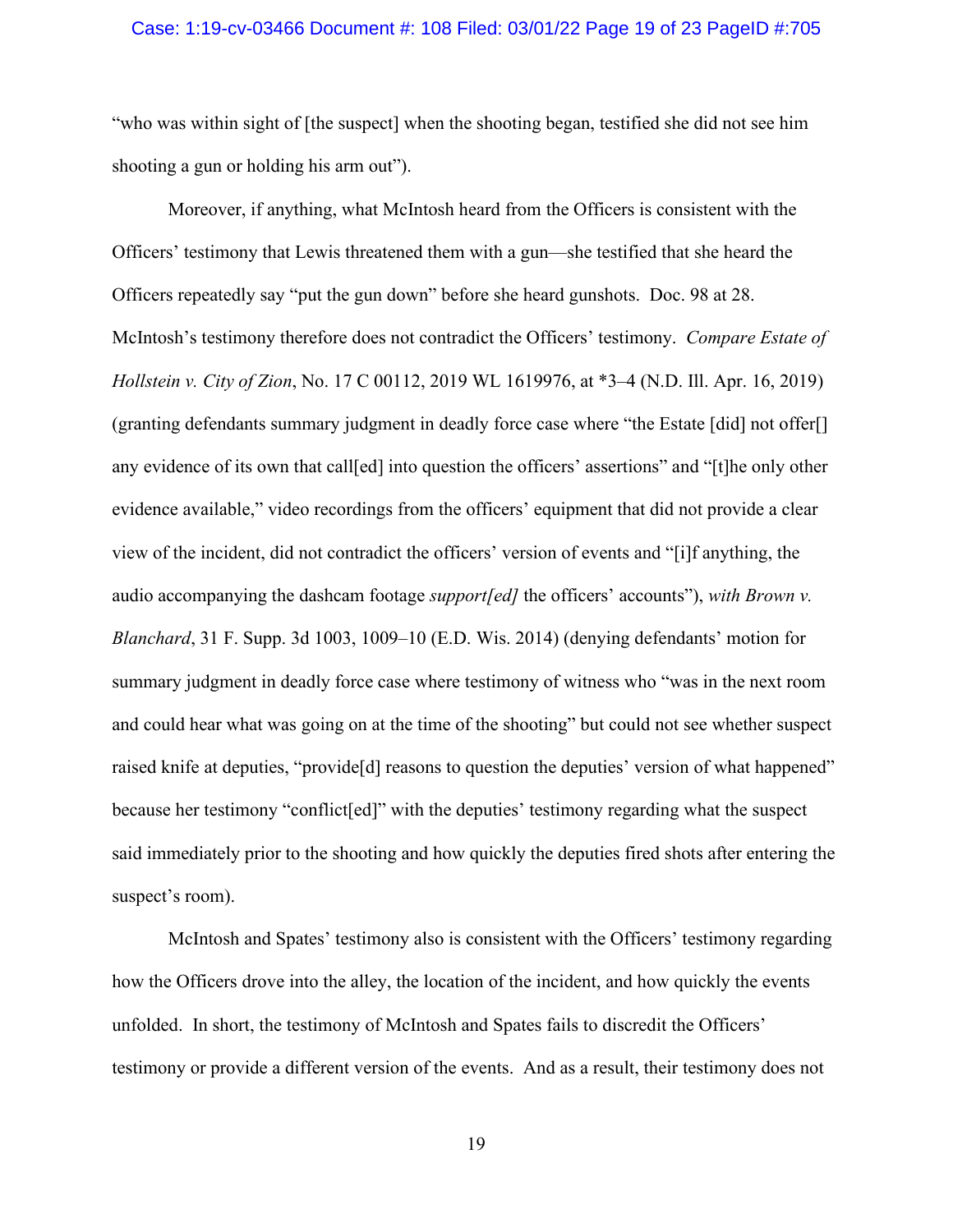#### Case: 1:19-cv-03466 Document #: 108 Filed: 03/01/22 Page 20 of 23 PageID #:706

create a genuine issue of material fact. *Cf. Weinmann*, 787 F.3d at 449–51 (upholding denial of summary judgment in excessive force case because of "[t]he existence of a factual dispute about the circumstances surrounding [officer's] decision to fire" where parties' testimonies differed regarding whether suspect pointed the gun at the officer); *Payne*, 337 F.3d at 770 ("Where the parties present two vastly different stories . . . it is almost certain that there are genuine issues of material fact in dispute.").

"Ultimately, we are left with substantial testimonial and physical evidence supporting [the Officers'] version of events, and no concrete evidence rebutting it." *King*, 954 F.3d at 987. The Administrator fails to demonstrate that the record contains sufficient evidence that tends to discredit the Officers' version of events and permit a rational factfinder to find in her favor. Instead, she "offers 'only speculation or conjecture' that raises a 'metaphysical doubt,'" which provides "no job for the factfinder to perform." *Id.* (citation omitted). In other words, the undisputed facts demonstrate that Lewis posed an immediate threat to the Officers, making the Officers' use of deadly force reasonable. *See, e.g.*, *Weinmann*, 787 F.3d at 449–50 ("[I]f [the suspect] had the gun raised to his shoulder and pointed at [the officer], then [the officer] would have been justified in using deadly force."); *Conley-Eaglebear v. Miller*, No. 16-3065, 2017 WL 7116973, at \*2 (7th Cir. Sept. 26, 2017) (finding that "[b]ecause [the officer] saw [the suspect] draw a gun and begin to point it in his direction, he acted reasonably under the circumstances" by shooting the suspect).

# **C. Number of Shots Fired**

Finally, the Administrator argues that the fact that the Officers shot at Lewis twenty-two times undermines Defendants' argument that the Officers' use of deadly force was reasonable as a matter of law, asserting that "[f]orce becomes increasingly severe the more often it is used."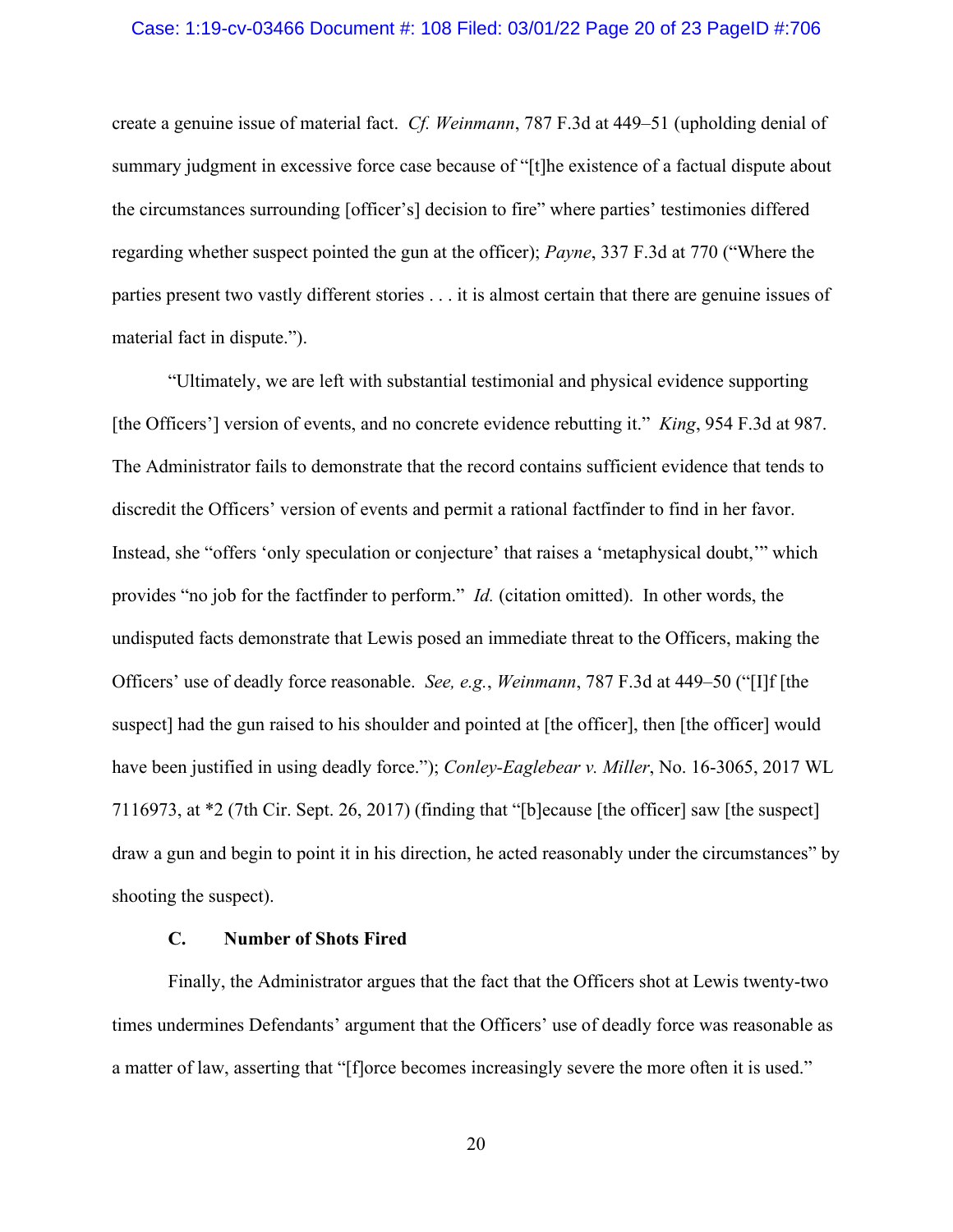### Case: 1:19-cv-03466 Document #: 108 Filed: 03/01/22 Page 21 of 23 PageID #:707

Doc. 95 at 8. However, the cases the Administrator cites in support of that assertion merely hold that, to comply with the Fourth Amendment, the level of force used by police officers must be proportional to the threat. *See Becker v. Elfreich*, 821 F.3d 920, 928 (7th Cir. 2016) ("Force is reasonable only when exercised in proportion to the threat posed." (citation omitted)); *Phillips v. Cmty. Ins. Corp.*, 678 F.3d 513, 525 (7th Cir. 2012) ("But we have never suggested that any level of force is permissible to extinguish such a threat. To the contrary, '[f]orce is reasonable only when exercised in proportion to the threat posed." (citations omitted)). Indeed, the Supreme Court has found that "if police officers are justified in firing at a suspect in order to end a severe threat to public safety, the officers need not stop shooting until the threat has ended." *Plumhoff v. Rickard*, 572 U.S. 765, 777 (2014) (rejecting argument that "even if the use of deadly force was permissible, petitioners acted unreasonably in firing a total of 15 shots").

Here, the Officers testified that they stopped shooting once they lost sight of Lewis and Lewis stopped shooting. McIntosh and Spates' testimony that they only heard gunshots once, firing in rapid succession and lasting only seconds, is consistent with the Officers' testimony. Moreover, Dr. Helenowski testified that only two bullets entered Lewis' body, indicating that a majority of the twenty-two shots fired by the Officers missed their target, failing to eliminate the threat. The Administrator does not offer any evidence that contradicts, or casts doubt upon, the Officers' testimony on this point and, as described above, the Administrator fails to discredit the Officers. Therefore, the undisputed facts demonstrate that the Officers acted reasonably in continuing to shoot at Lewis until he no longer posed a threat. *See, e.g.*, *Esker v. Lutz*, No. 19 cv-00691, 2021 WL 3164254, at \*6 (S.D. Ill. July 27, 2021) (granting defendant officer summary judgment where "all shots [were] fired in one quick volley" and "there [was] no evidence that the threat was neutralized" between the officer's second and third shots).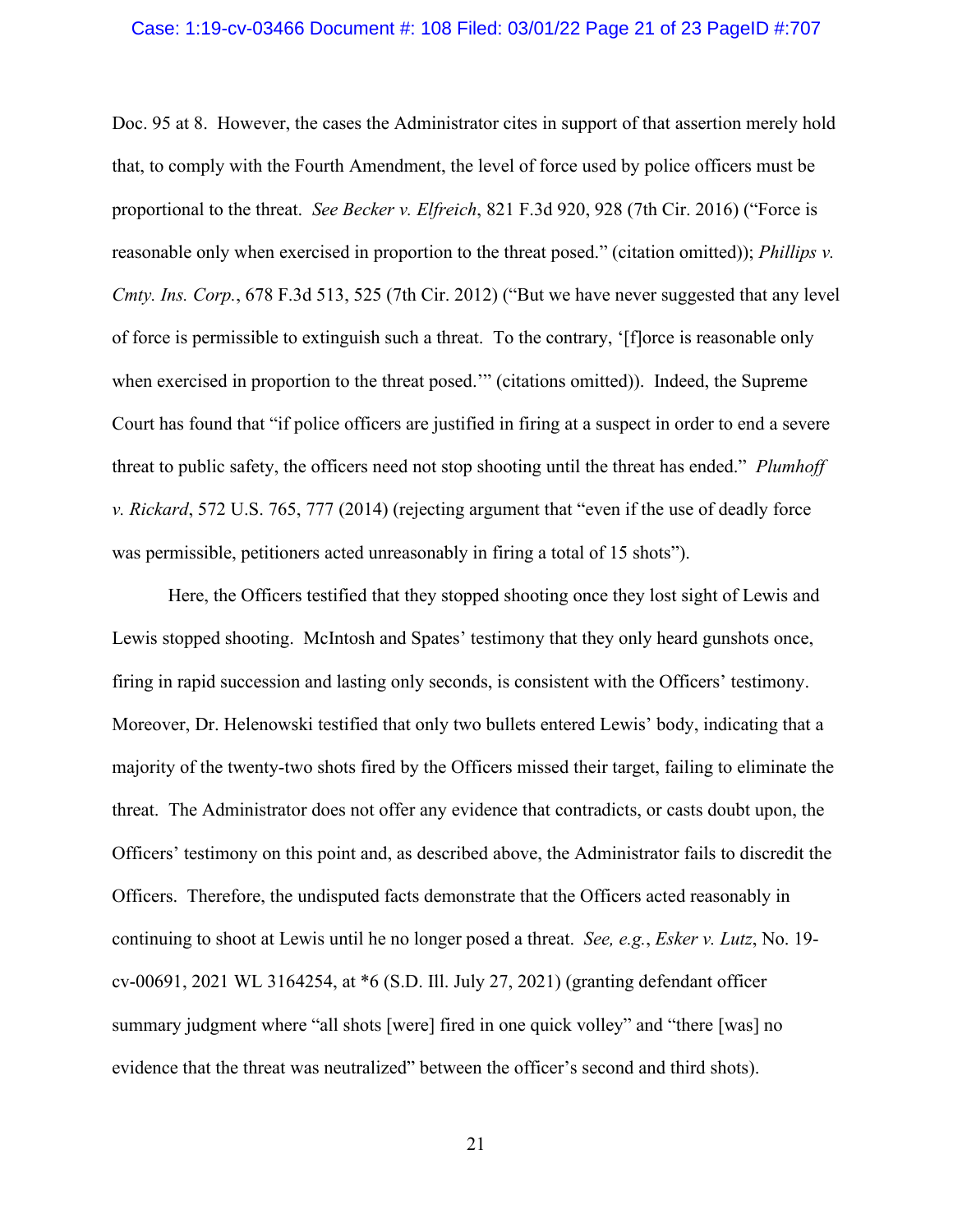#### Case: 1:19-cv-03466 Document #: 108 Filed: 03/01/22 Page 22 of 23 PageID #:708

In sum, the Administrator fails to rebut the Officers' testimony and substantial evidence in the record supports the Officers' testimony. Thus, the undisputed facts demonstrate that the Officers acted reasonably in using deadly force and the Court grants summary judgment for the Officers accordingly. [2](#page-21-0) *See Biegert*, 968 F.3d at 701 (upholding grant of summary judgment to defendant officers in deadly force case where "no factual issue remained" because plaintiff failed to put forth sufficient evidence to support its version of events); *Sanzone*, 884 F.3d at 740–41 (reversing denial of summary judgment to defendant officers where the record demonstrated that the suspect "threatened the officers when he pointed a gun at them").

# **II. Indemnification Claim**

In addition to the excessive force claim, the Administrator seeks indemnification from the City under state law for any judgment entered against the Officers. The Illinois Tort Immunity Act provides that a "[a] local public entity is not liable for an injury resulting from an act or omission of its employee where the employee is not liable." 745 Ill. Comp. Stat. 10/2-109. Therefore, because the Court finds that the Officers are not liable for Lewis' injuries, it also finds that that the City is not liable and enters summary judgment in its favor. *See Fleming v. Livingston Cnty.*, 674 F.3d 874, 881 (7th Cir. 2012) (upholding grant of summary judgment to sheriff's employer on indemnification claim because sheriff was entitled to summary judgment); *Dempsey v. Nathan*, No. 14 CV 812, 2016 WL 3181682, at \*6 (N.D. Ill. June 7, 2016) ("Because we find that Defendant Peluso is not liable, we also grant Defendant Rolling Meadows' motion for summary judgment on the indemnification claims.").

<span id="page-21-0"></span><sup>&</sup>lt;sup>2</sup> Because the Court finds that the Officers acted reasonably and thus did not violate the Constitution, it need not address the parties' arguments remaining arguments regarding qualified immunity.